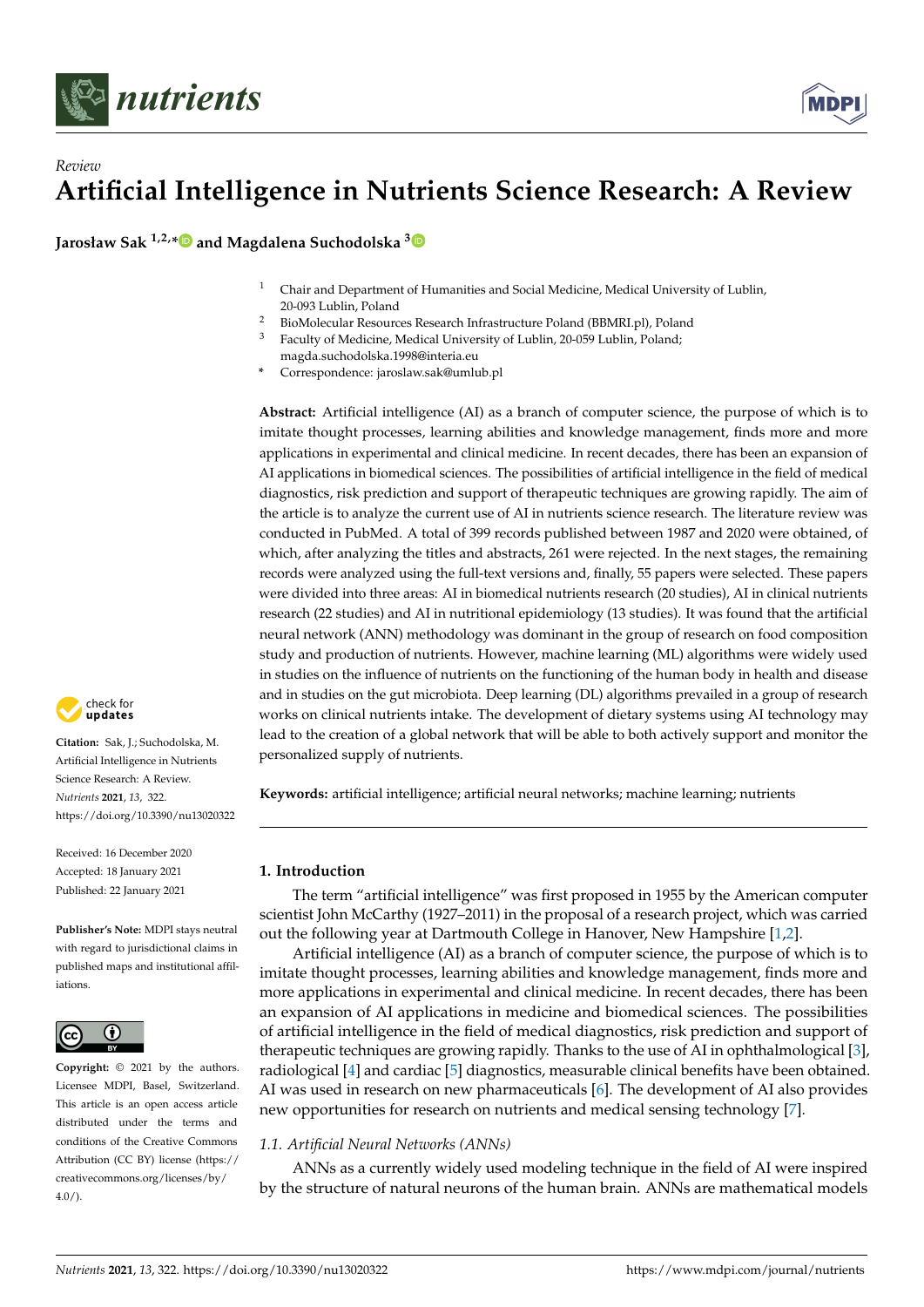designed to process and calculate input signals through rows of processing elements, called artificial neurons, connected to each other by artificial synapses. There are three types of layers forming ANNs. The input layer captures the raw data and passes them to the hidden layer. In this second layer, the learning process takes place. The results of the analysis are collected in the output layer and the output data are created. A neural network may consist of hundreds of single units. An ANN is a parameterized system that has weights as adjustable parameters. Due to the need for estimation of these parameters, ANNs require large training sets. ANNs acquire knowledge by detecting patterns and relationships between data, i.e., through experience, not as a result of programming.

An ANN reveals its particular usefulness in the case of the need for modeling datasets with non-linear dependencies. In solving biomedical problems, raw data can be both literature and experimental data. In the last two decades, ANNs have been used, among others, to create an experimental decision algorithm model open to improvement, aimed at evaluating the results of biochemical tests confronted with both reference values and clinical data [\[8\]](#page-12-7). This technique was also used in evaluation of cell culture cross-contamination levels based on mass spectrometric fingerprints of intact mammalian cells [\[9\]](#page-12-8). The particular usefulness of ANNs has been proven in pharmaceutical analyses [\[10\]](#page-12-9). An interesting application of ANNs is the prediction of the relationship between the Mediterranean dietary pattern, clinical characteristics and cognitive functions [\[11\]](#page-12-10). The usefulness of ANNs has been proven in body composition analyses, which have clearly non-linear characteristics [\[12\]](#page-12-11). Using ANN modeling, significant benefits can be obtained in clinical dietetics.

It is worth noting that the fuzzy logic methodology (FLM) can be combined with neural networks. The idea of this area of AI is to strive for greater accuracy, dimensionality and simplification of the structure. There is a possibility to create fuzzy neural networks and convert FLM-based models into neural networks.

#### *1.2. Machine Learning (ML)*

ML is an AI area related to algorithms that improve automatically through experience. ML algorithms have the potential to create mathematical models for decision making. The process of creating these models is based on large sets of training data, without programming. The popularization of the use of ML algorithms took place in the last decade of the 20th century in search engine applications. In the following decades, there were high hopes for significant discoveries in the field of organic synthesis with the use of increasingly advanced ML algorithms [\[13\]](#page-12-12). Despite the fact that these hopes have not been fully met, this area of AI has important applications both in biomedical sciences and in clinical medicine. Machine learning—both supervised and unsupervised—can be applied to clinical datasets to develop risk models [\[14\]](#page-12-13). It can significantly support the analysis of data obtained from the patient [\[15\]](#page-12-14).

There are suggestions that ML is the future of computer-assisted diagnostics, biomedical research and personalized medicine [\[16\]](#page-12-15). Machine learning techniques are becoming more and more popular in diabetes research: in blood glucose prediction and in the development of the so-called artificial pancreas (a closed-loop system) [\[17\]](#page-12-16). The use of ML algorithms in research on the gut microbiota is postulated, especially because of the large datasets collected in these studies [\[18\]](#page-12-17). In a recent report, Liu et al. proved that an ML algorithm integrating baseline microbial signatures of the intestinal microbiota can accurately predict the patient's glycemic response to physical effort [\[19\]](#page-12-18).

Deep learning (DL) is a subtype of ML. It is an AI domain that has found its applications especially in the techniques of image and voice recognition and foreign language translation. DL also has an important use in medical diagnostics. The significant advantage of DL over supervised ML is expressed in the autonomy of the program in the area of building sets of features used in recognition.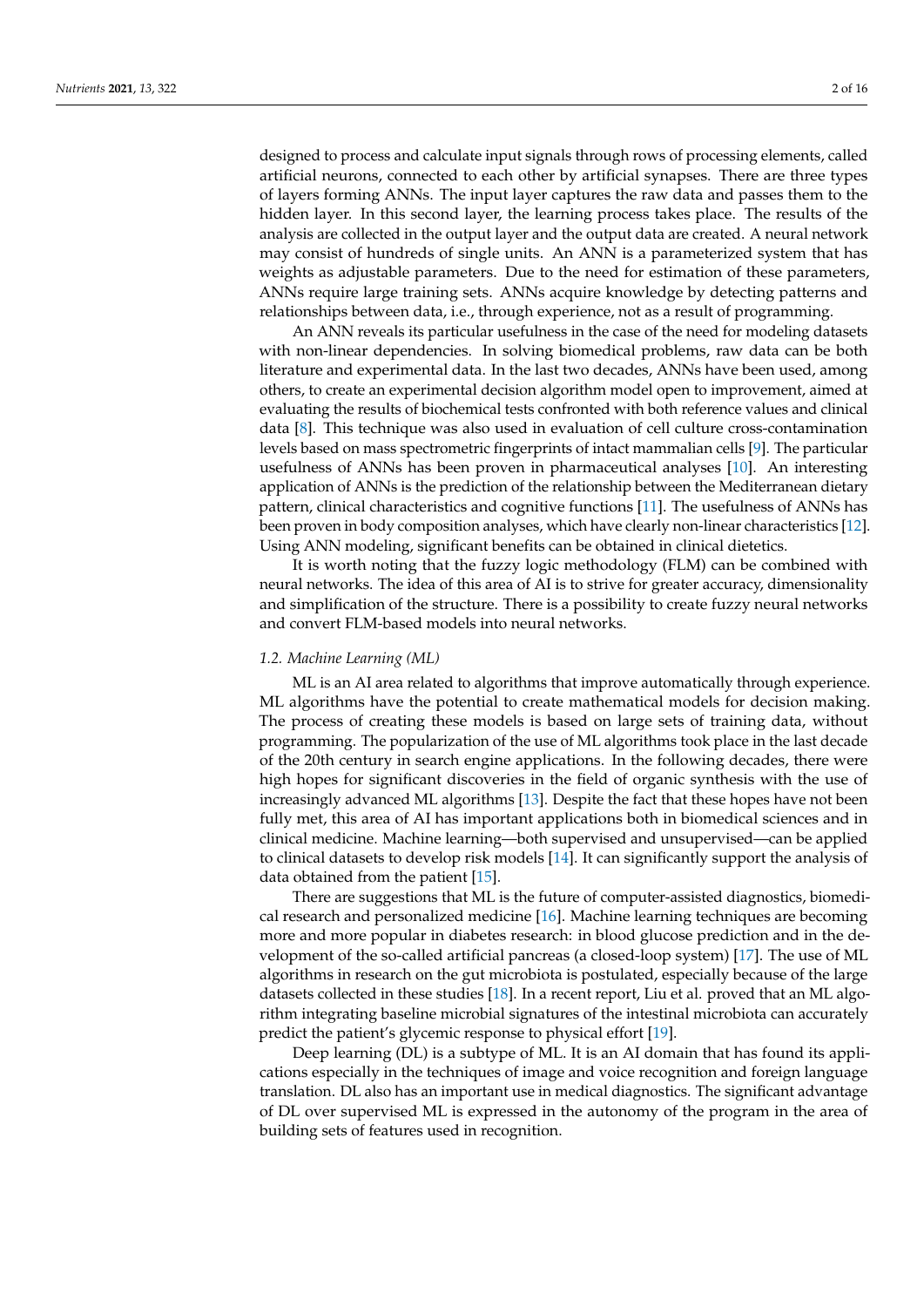## *1.3. Internet of Things (IoT)*

The term IoT was first used by British entrepreneur and startup founder Kevin Ashton in 1999, in the sense of a network of connected objects. This is the concept that objects (devices) can directly or indirectly collect, process or exchange data via a computer network or intelligent electrical installation. The term Internet of Everything (IoE) is used to describe a network of people, processes, data and things connected to the Internet.

In clinical medicine, IoT has a significant application in relation to telemedicine procedures [\[20](#page-12-19)[,21\]](#page-12-20), which are becoming more and more widely used, especially during the COVID-19 pandemic. Important applications of IoT can also be seen in the provision of detailed information on food products available on the market [\[22\]](#page-13-0).

#### **2. Materials and Methods**

The aim of the article is to analyze the current use of AI in nutrients science research and to determine the prospects of its further application in this area.

The literature review was conducted in PubMed using a combination of searching terms: "artificial intelligence" (All Fields) AND "nutrients" (All Fields). A total of 399 records (published between 1987 and 2020) were obtained, of which, after analyzing the titles and abstracts, 261 were rejected. In the next stage, the remaining records were analyzed using the full-text versions and 111 papers were selected. These papers were afterwards divided into four categories: AI in agricultural nutrients research, AI in biomedical, AI in clinical nutrients research and AI in nutritional epidemiology. In order to limit the analyzed issues to biomedical aspects*,* agricultural and environmental nutrients research was excluded (Figure [1\)](#page-2-0).

<span id="page-2-0"></span>

**Figure 1.** Methodological flowchart of papers reviewed. Figure 1. Methodological flowchart of papers reviewed.<br> **Figure 1.** Methodological flowchart of papers reviewed.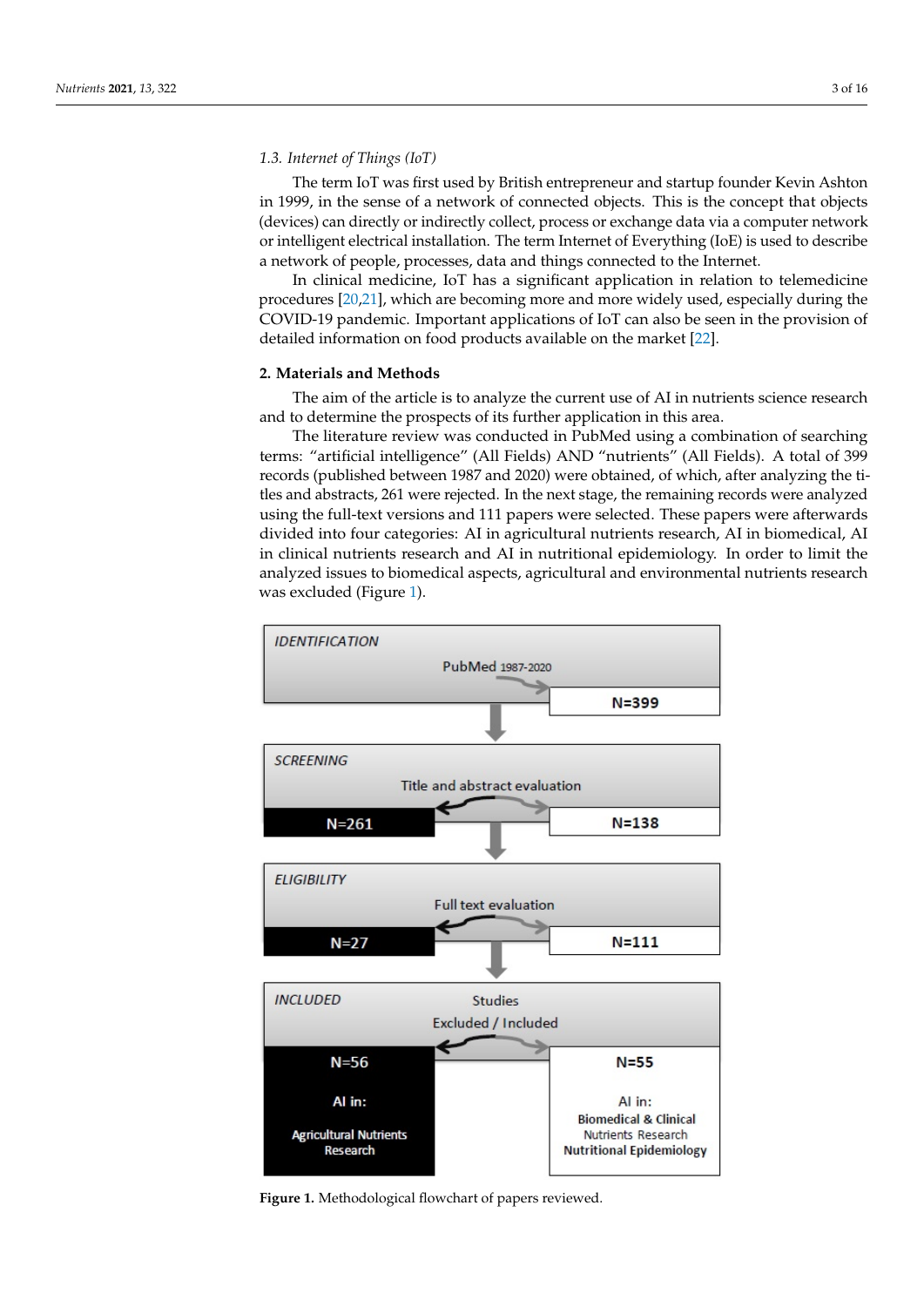## **3. Results**

## *3.1. AI in Biomedical Nutrients Research*

In the area of biomedical nutrients research, there were identified studies in which advanced AI methods and systems were applied in relation to the study of the composition of food products, optimization of nutrient production, the effects of nutrients on the functioning of the human body in health and disease and research on the gut microbiota (Table [1\)](#page-3-0).

<span id="page-3-0"></span>

|                                         | Topic                                                    | <b>Number of Studies</b><br>[Ref] | <b>Nutrients</b>                                        | Domains         | Algorithms                                                          | Years                           |
|-----------------------------------------|----------------------------------------------------------|-----------------------------------|---------------------------------------------------------|-----------------|---------------------------------------------------------------------|---------------------------------|
| Research<br><b>Biomedical Nutrients</b> | Food<br>composition                                      | 6<br>$[23 - 28]$                  | Proteins,<br>Minerals (K, Ca,<br>Mg), Trace<br>elements | ANN, ML         | SVM, LS-SVM, SVR,<br>GA-RBFN, PLS,<br>GA-PLS, KohNN,<br>LASSO, CLAs | 1996, 2013, 2016,<br>2017, 2019 |
|                                         | Production of<br>nutrients                               | 3<br>$[29 - 31]$                  | Retinol,<br>Benzoquinones,<br>Phycobiliproteins         | ANN, FLM        | LM, GA, ANN-GAR,<br>FFD, GA-Fuzzy                                   | 2017, 2020                      |
|                                         | Influence of<br>nutrients on<br>phys./path.<br>functions | 8<br>$[32 - 39]$                  | Proteins,<br><b>Vitamins</b><br>(A,B,C,D,K)             | ANN, FLM,<br>ML | SVM, BN, NB, RF,<br><b>CLAs</b>                                     | 2013, 2014, 2016,<br>2018, 2019 |
|                                         | Gut microbiota                                           | 3<br>$[40 - 42]$                  | Nutrients from<br>food                                  | ML, NV          | SVM, kNN, RF, CLAs                                                  | 2015, 2017, 2019                |
| Total                                   |                                                          | 20                                |                                                         |                 |                                                                     | 1996-2020                       |

**Table 1.** The characteristics of the included studies on biomedical nutrients research.

Note: Domains: ANN = artificial neural network, ML = machine learning, FLM = fuzzy logic methodology, NV = network visualization; learning algorithms: kNN = k-nearest neighbor, KohNN = Kohonen neural network, LM = Levenberg–Marquardt algorithm, GA = genetic algorithm, ANN-GAR = Garson's algorithm, GA-Fuzzy = fuzzy genetic algorithm, FFD = fractional factorial design, LASSO = least absolute shrinkage and selection operator, GA-PLS = genetic algorithm-partial least squares, PLS = partial least squares regression, GA-RBFN = genetic algorithm-radial basis function network, LS-SVM = least squares support vector machine, SVM = support vector machine, SVR = support vector regression, BN = Bayes net, NB = naive Bayes, RF = random forest, CLAs = clustering algorithms.

> According to graphical characteristics of the analyzed works (Figure [2\)](#page-10-0), the ANN methodology dominated both in food composition study and the production of nutrients. Among the works on the influence of nutrients on the functioning of the human body in health and disease and studies on the gut microbiota, ML domain algorithms were used almost exclusively. The fuzzy logic methodology was used occasionally.

# 3.1.1. AI in Food Composition Study

The use of AI techniques in studying the composition of food products and testing their originality dates back to the 1990s. Dettmar et al. used the ANN technique to identify the region of origin of fruit from a set of 16 variables characterizing samples of orange juice [\[23\]](#page-13-1). The effectiveness of the applied calculation technique was 92.5%.

Yang et al. used the isobaric tag for a relative and absolute quantification proteomic approach to analyze differentially expressed whey proteins in the human and bovine colostrum and mature milk to understand the different whey proteomes. It may provide useful information for the development of nutrient food for infants and dairy products [\[24\]](#page-13-9).

Moreira et al. used topological maps of the Kohonen neural network in the assessment of the procedure for sample preparation of cashew nuts [\[25\]](#page-13-10). Shen et al. used laser-induced breakdown spectroscopy (LIBS), least squares support vector machines (LS-SVM) and LASSO models for the detection of six nutritive elements in *Panax notoginseng* (traditional Chinese medicine) samples from eight producing areas [\[26\]](#page-13-11). Rasouli et al. applied the whole space genetic algorithm-radial basis function network (wsGA-RBFN) method to determine the content of microminerals of Fe<sup>2+</sup>,  $Zn^{2+}$ ,  $Co^{2+}$  and  $Cu^{2+}$  in various pharmaceutical products and vegetable samples (tomato, lettuce, white and red cabbages) [\[27\]](#page-13-12). This group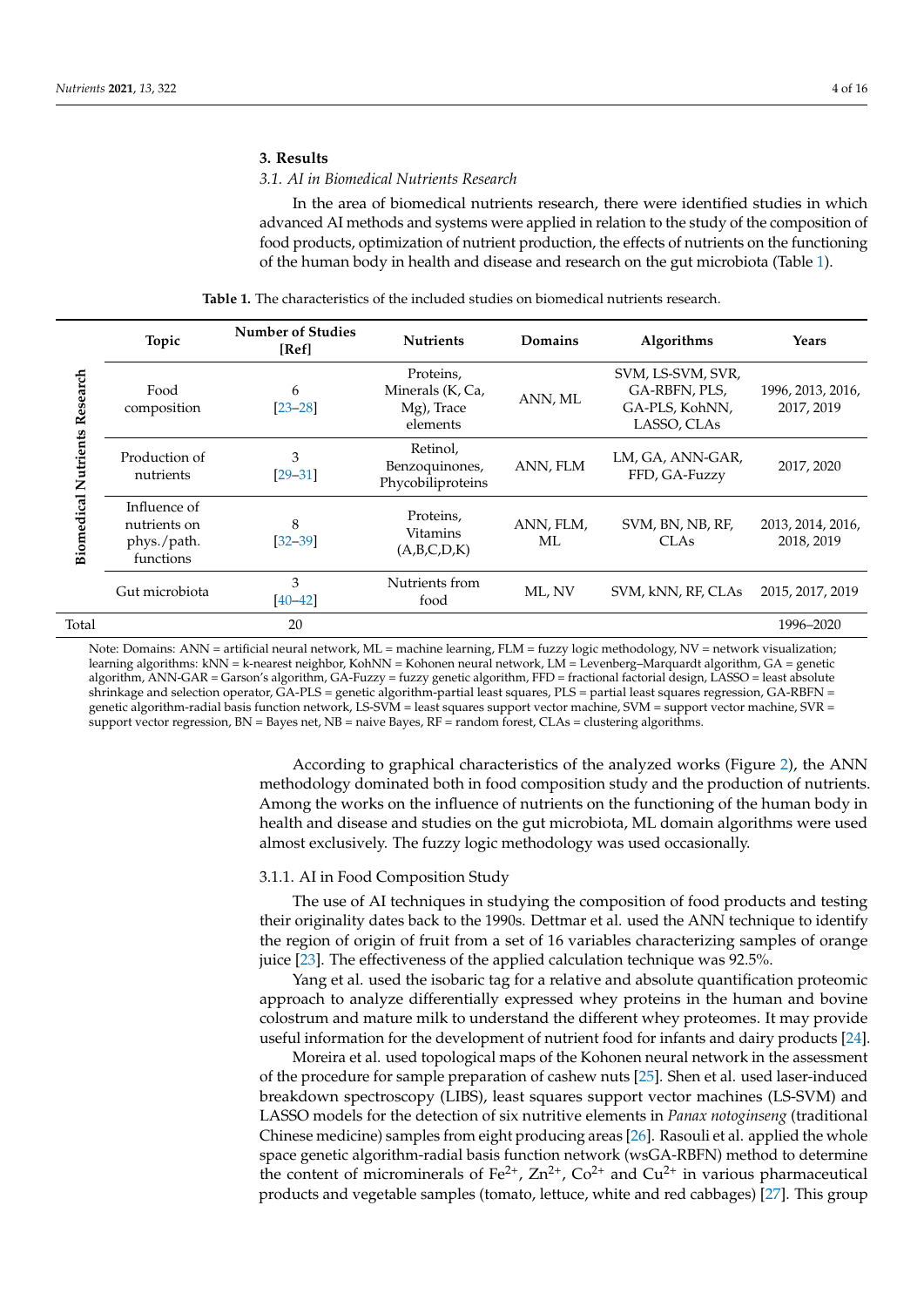of studies also includes the research of Soltani et al. who used three different quantitative structure bitter taste relationship (QSBR) models (artificial neural network, multiple linear regression and support vector machine) to predict the bitterness of 229 peptides [\[28\]](#page-13-2).

#### 3.1.2. AI in Research on Production of Nutrients

With regard to research on the optimization of the production of certain nutrients, several studies have been identified in which AI modeling was intentionally applied.

Huang et al. implemented methods of production of a retinol derivative named retinyl laurate by an artificial neural network (ANN) [\[29\]](#page-13-3). Zheng et al. studied the optimization of producing 2,6-dimethoxy-ρ-benzoquinone (DMBQ) and methoxy-ρ-benzoquinone (MBQ) as the potential anticancer compounds in fermented wheat germ. They used algorithms of an artificial neural network (ANN) combined with the genetic algorithm (GA) [\[30\]](#page-13-13). The ANN model with a Levenberg–Marquardt training algorithm was applied for modeling the complicated non-linear interactions among 16 nutrients in this production process. Kumar et al. used GA-Fuzzy—an evolutionary algorithm comprised of the genetic algorithm (GA) and the fuzzy logic methodology (FLM)—for the optimization of the production of phycobiliproteins (PBPs) from cyanobacteria [\[31\]](#page-13-4).

3.1.3. AI in Research on the Influence of Nutrients on Physiological and Pathophysiological Functions

The most numerous group of works presenting applications of AI models in biomedical nutrients research is research on vitamins.

Pavani et al. used the neuro-fuzzy model to investigate the influence of alterations in vitamin K (K1, K2 and K3) on modulating the warfarin dose requirement [\[32\]](#page-13-5). An AI model was used to predict the warfarin dose, and higher vitamin K1 was observed in the CYP4F2 V433M polymorphism in this study.

The use of AI techniques in research on the influence of vitamin D on the functioning of the human body was described in articles published in 2019. Yu et al. compared the expression profiles of miRNAs, lncRNAs, mRNAs and circRNAs, between 1,25-(OH)<sub>2</sub>D<sub>3</sub>treated endothelial progenitor cells (EPCs) and control cells. They used bioinformatics analyses to identify differentially expressed RNAs and constructed the competing endogenous RNA (ceRNA) networks with Cytoscape software [\[33\]](#page-13-14). Zhang et al. investigated the effect of 1,25-dihydroxy-vitamin D3 (1,25-(OH)<sub>2</sub>D<sub>3</sub>) on primary chondrocytes cultured from patients with an osteoarthritis protein–protein interaction (PPI) by a PPI network [\[34\]](#page-13-15). They suggested that their study might provide a theoretical basis for the use of vitamin D in treating osteoarthritis.

Kolhe et al. tried to verify the hypothesis that vitamin C mediates proliferation and differentiation of bone marrow stromal cells through miRNA regulation [\[35\]](#page-13-16). They performed bioinformatics analyses to identify novel target genes and signaling pathways. Gene Ontology word clouds were generated using the online Wordle software.

Huang et al. investigated an influence of the active ingredients of licorice (root of *Glycyrrhiza glabra*) for muscle fatigue by RNA-Seq and bioinformatics analysis. They used a machine learning model and a docking tool to predict active ingredients. They identified hispaglabridin B (HB) as a possible inhibitor of FoxO1 which was useful for preventing muscle wasting in chronic kidney disease [\[36\]](#page-13-17).

Li et al. investigated the effects and mechanism of *Ginkgo biloba* L. on Alzheimer's disease by using compound-target-disease and compound-group-target-pathway (CGTP) network models [\[37\]](#page-13-18).

Panwar et al. developed in silico models for predicting vitamin-interacting residues in a protein from its primary structure. They used machine learning techniques such as various classifiers of SVM, RandomForest, BayesNet, NaiveBayes, NaiveBayesMultinomial and ComplementNaiveBayes and position-specific scoring matrix (PSSM) features of protein sequences to identify vitamin-interacting residues in a protein [\[38\]](#page-13-19). Yu et al. used a new predictor, the TargetVita web server, and datasets for predicting protein–vitamin binding residues using protein sequences [\[39\]](#page-13-6).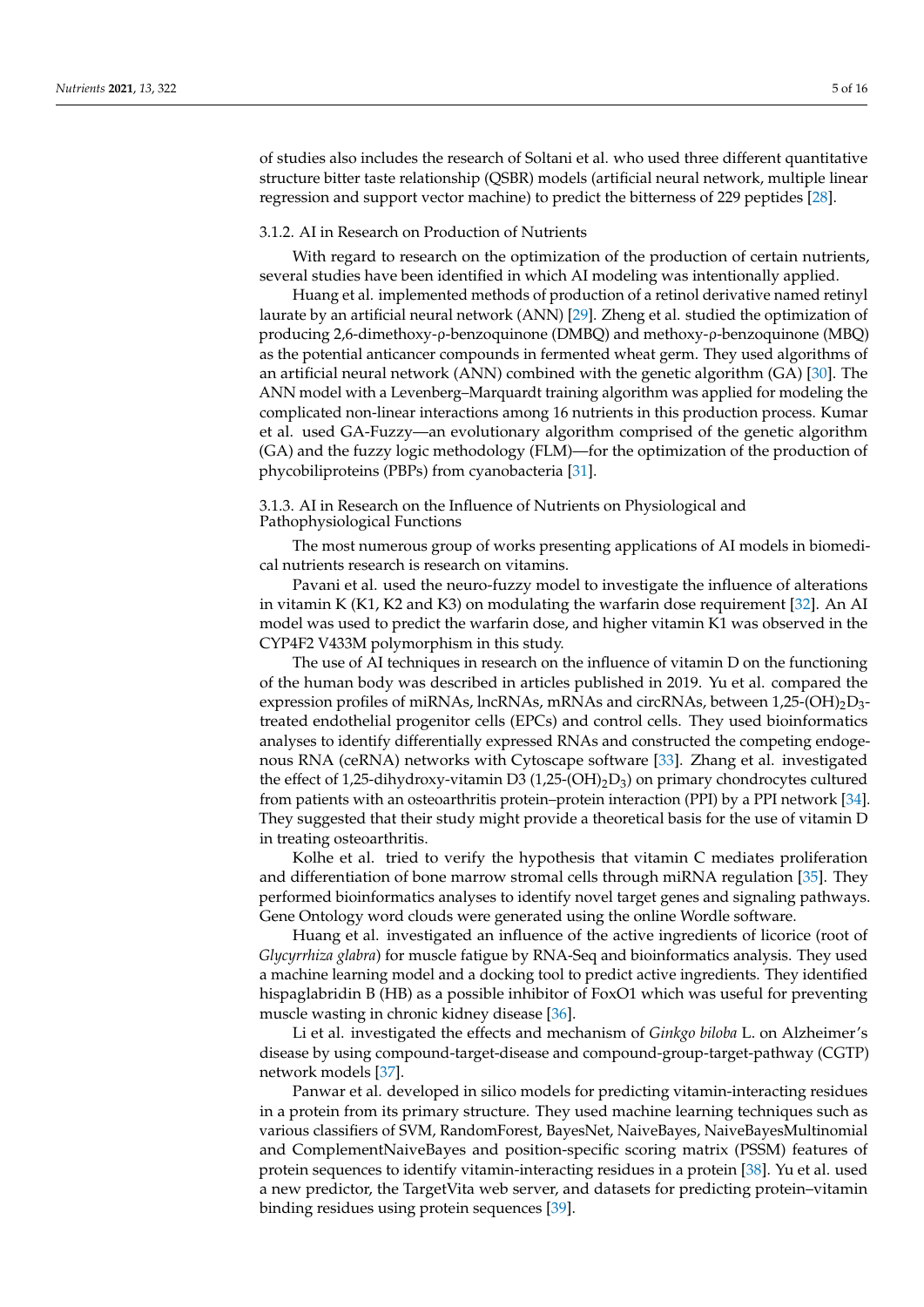#### 3.1.4. AI in Research on Gut Microbiota

In recent years, results of research on nutrients and the gut microbiota using AI techniques have been published.

Devika and Raman used genome-scale metabolic models to differentiate between 36 important Bifidobacterial strains [\[40\]](#page-13-7). Shima et al. performed analyses concerning the gut microbiota, based on a combination of machine learning and network visualization [\[41\]](#page-13-20). Mohammed and Guda used AI in the research on enzymes produced by strains of gut bacteria [\[42\]](#page-13-8). They developed ECemble, an approach to identify enzymes and study the human gut metabolic pathways. ECemble uses an ensemble of machine learning methods to predict and identify the enzyme classes. They identified 48 pathways that have at least one bacteria-encoded enzyme and are involved in metabolizing nutrients.

#### *3.2. AI in Clinical Nutrients Research*

In the past studies in the field of clinical nutrients research, AI techniques have been used in projects aimed at creating tools supporting dietary activities and in supplementation, as well as in the diagnosis and prediction of the risk of chronic diseases (Table [2\)](#page-5-0).

<span id="page-5-0"></span>

| Research<br>Nutrients<br>Clinical | Topic                                               | <b>Number of Studies</b><br>[Ref] | <b>Nutrients</b>                                                               | Domains              | <b>Algorithms</b>         | Years                          |
|-----------------------------------|-----------------------------------------------------|-----------------------------------|--------------------------------------------------------------------------------|----------------------|---------------------------|--------------------------------|
|                                   | Clinical nutrients<br>intake                        | 11<br>$[43 - 53]$                 | Carbohydrate, Lactose,<br>Protein, Minerals                                    | ML, DL<br><b>FLM</b> | LASSO, FFNN,<br>SVM, kNN, | 2003, 2008, 2015,<br>2017-2019 |
|                                   | Diseases risks to<br>food and<br>nutrients patterns | 4<br>$[54 - 57]$                  | Carbohydrate,<br>Triglyceride,<br>Micronutrients (folate,<br>B <sub>12</sub> ) | ANN. ML              | kNN, DTA LR,<br>RF        | 2016, 2018, 2020               |
|                                   | Disease and trace<br>elements levels                | 4<br>$[58 - 61]$                  | Trace elements (lithium,<br>zinc, chromium, copper,<br>iron, manganese)        | МL                   | SVM, DTA, RF,<br>NB       | 2009, 2012, 2014,<br>2017      |
|                                   | Supplementations                                    | 3<br>$[62 - 64]$                  | Vitamins (A, C, D)<br>Curcumin, Glycyrrhizic<br>acid                           | МL                   | CLA <sub>s</sub>          | 2020                           |
| Total                             |                                                     | 22                                |                                                                                |                      |                           | 2003-2020                      |

**Table 2.** The characteristics of the included studies on clinical nutrients research.

Note: Domains/methods: ANN = artificial neural network, ML = machine learning, DL = deep learning, FLM = fuzzy logic methodology; learning algorithms: kNN = k-nearest neighbor, LASSO = least absolute shrinkage and selection operator, FFNN = feed forward neural network, LR = linear regression, RF = random forest, DTA = decision tree algorithm, SVM = support vector machines, NB = naive Bayes, CLAs = clustering algorithms.

> According to the graphical characteristics of the analyzed works (Figure [2\)](#page-10-0), the DL methodology dominated in the group of studies on clinical nutrients intake. A marginal use of the fuzzy logic methodology was noted—it appeared only in one study.

## 3.2.1. AI in Clinical Nutrients Intake

Among the identified studies on the application of AI in clinical practice, there is a need to distinguish those that aimed to develop systems that monitor, support and modulate the nutrition of chronically ill people. Lu et al. presented a novel system based on AI to accurately estimate nutrient intake, by simply processing RGB depth image pairs captured before and after meal consumption [\[43\]](#page-13-21). Oka et al. compared AI-supported nutrition therapy with a mobile application  $(n = 50)$  versus human nutrition therapy (*n* = 50) in a randomized controlled trial [\[44\]](#page-13-22). An interesting technological solution in the AI area was used by Vasiloglou et al. in relation to the clinical problem of controlling carbohydrate intake in patients with type 1 diabetes. These authors used GoCARB as a computer vision-based smartphone system in determining plated meals' carbohydrate content. In this study, the estimation of carbohydrate content in 54 plated meals made by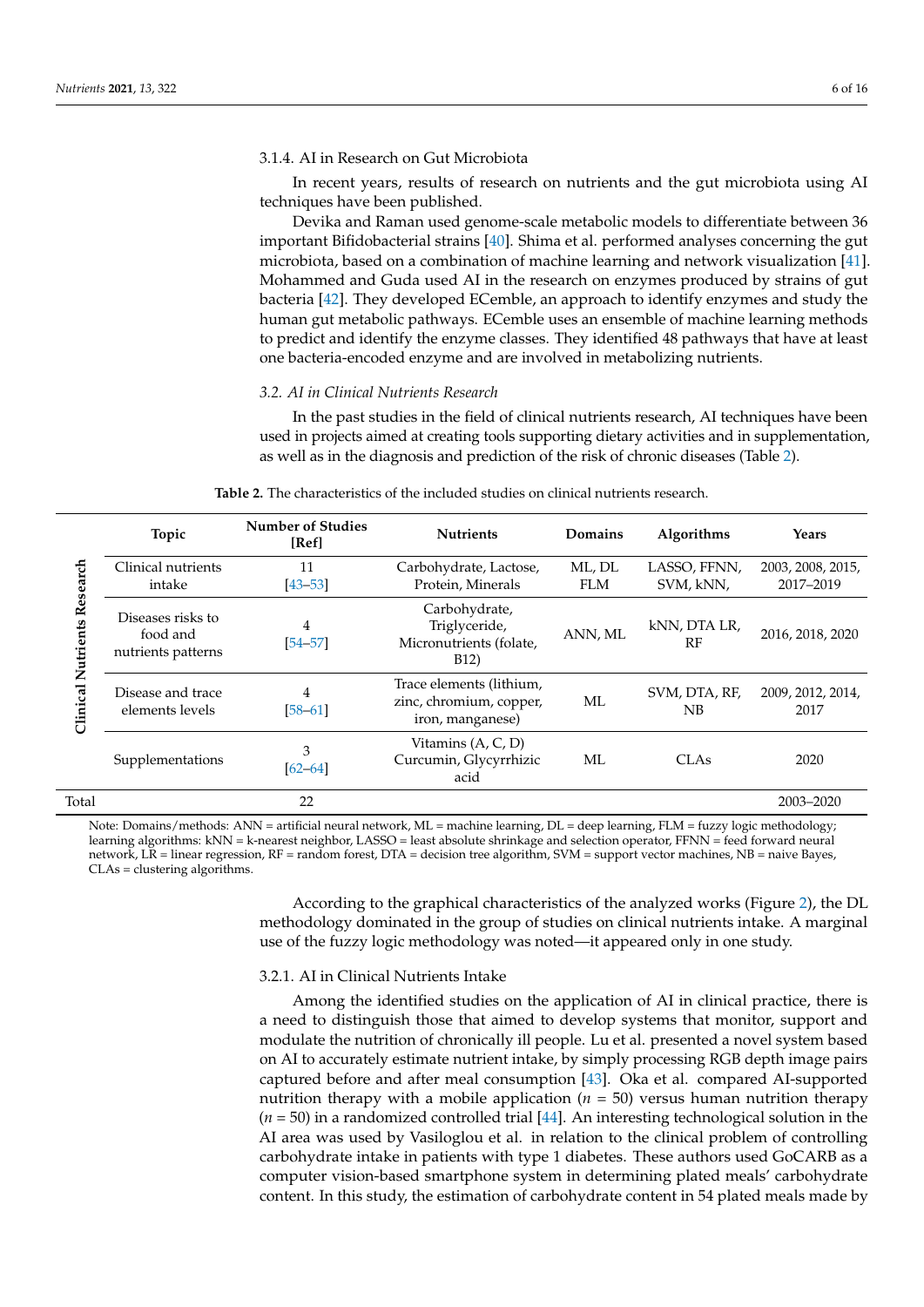GoCARB was compared to the estimation made by six experienced dietitians. It was found that GoCARB estimated the carbohydrate content with the same accuracy as professional nutritionists ( $p = 0.93$ ) [\[45\]](#page-14-7).

Chin et al. tested the Automated Self-Administered 24-Hour Dietary Assessment Tool (ASA24) on the example of lactose with regard to the Nutrition Data System for Research (NDSR) [\[46\]](#page-14-8). ASA24, also known as food diaries, is a web-based tool that enables multiple, automatically coded, self-administered 24-h diet recalls. NDSR is a dietary analysis software application widely used for the collection and coding of 24-h dietary recalls and the analysis of menus. Nine machine learning models have been developed based on the nutrients common to ASA24 and the NCC database. The results obtained in this study suggest that computational methods can successfully estimate an NCC-exclusive nutrient for foods reported in ASA24.

In order to monitor eating behaviors, a rapid automatic bite detection algorithm (RABID) that extracts and processes skeletal features from videos was constructed. Konstantinidis et al. used it to analyze the eating behaviors of *n* = 59 patients (three types of dishes, 45 meals), the results of which showed an agreement between algorithmic and human annotations (Cohen's kappa κ = 0.894; F1-score: 0.948) [\[47\]](#page-14-9).

Chi et al. proposed a knowledge-based system (KBS) for patients with chronic kidney disease using the Web Ontology Language (OWL) and the Semantic Web Rule Language (SWRL) [\[48\]](#page-14-10). In order to evaluate the designed system in recommending appropriate food serving amounts from different food groups, information was collected from *n* = 84 patients. It was found that the OWL-based KBS can achieve accurate problem solving and reasoning questions while maintaining the ability to share and extend the knowledge base.

AI techniques can also be useful in diagnosing mild dehydration. Posada-Quintero et al., using machine learning, investigated the possibility of detecting mild dehydration with autonomic responses to cognitive stress (*n* = 17) [\[49\]](#page-14-11). Taking into account the autonomic control indicators based on electrodermal activity (EDA) and pulse rate variability (PRV) in the Stroop test, they obtained 91.2% overall accuracy of mild dehydration detection.

In the area of AI applications in the improvement of dietary solutions, two articles describing prototype solutions should be mentioned. Khan and Hoffmann proposed a menu construction using an incremental knowledge acquisition system (MIKAS) [\[50\]](#page-14-12). This system asks the expert to provide an explanation for each of their actions, in order to include the explanation in its knowledge base, so MIKAS could in the future automatically perform them.

Fuzzy arithmetic has been used to create "Nutri-Educ"—software for proper balancing of meals, according to the energy needs of the patient. Heuristic search algorithms are used to find a set of actions, acceptable from a nutritional point of view, that will transform the initial meal into a well-balanced one [\[51\]](#page-14-13).

Baek et al. applied the hybrid clustering-based food recommendation method that uses chronic disease-based clustering and a nutrition knowledge base [\[52\]](#page-14-14). Food products are grouped using the k-means algorithm and food and nutrient data system. Based on the created clusters and data on food preferences, a knowledge base on diet and nutrition is generated.

Mezgec and Koroušić Seljak introduced a new "NutriNet" tool for food image recognition based on a deep convolutional neural network architecture [\[53\]](#page-14-0). It was tested on a collection of 225,953 images (512  $\times$  512 pixels) of 520 different foods and beverages. This tool with an implemented training component is used in practice as a part of a mobile app for the dietary assessment of Parkinson's disease patients.

## 3.2.2. AI in Evaluating Diseases Risks in Relations to Food and Nutrients Patterns

AI techniques also appear to be useful in estimating the risk of health problems based on the analysis of dietary or supplementation patterns. Panaretos et al. used the k-nearest neighbors algorithm and random forests decision tree to assess the 10-year cardiometabolic risk in relation to nutrient and food patterns, *n* = 3042 (2001–2002) [\[54\]](#page-14-1). The authors of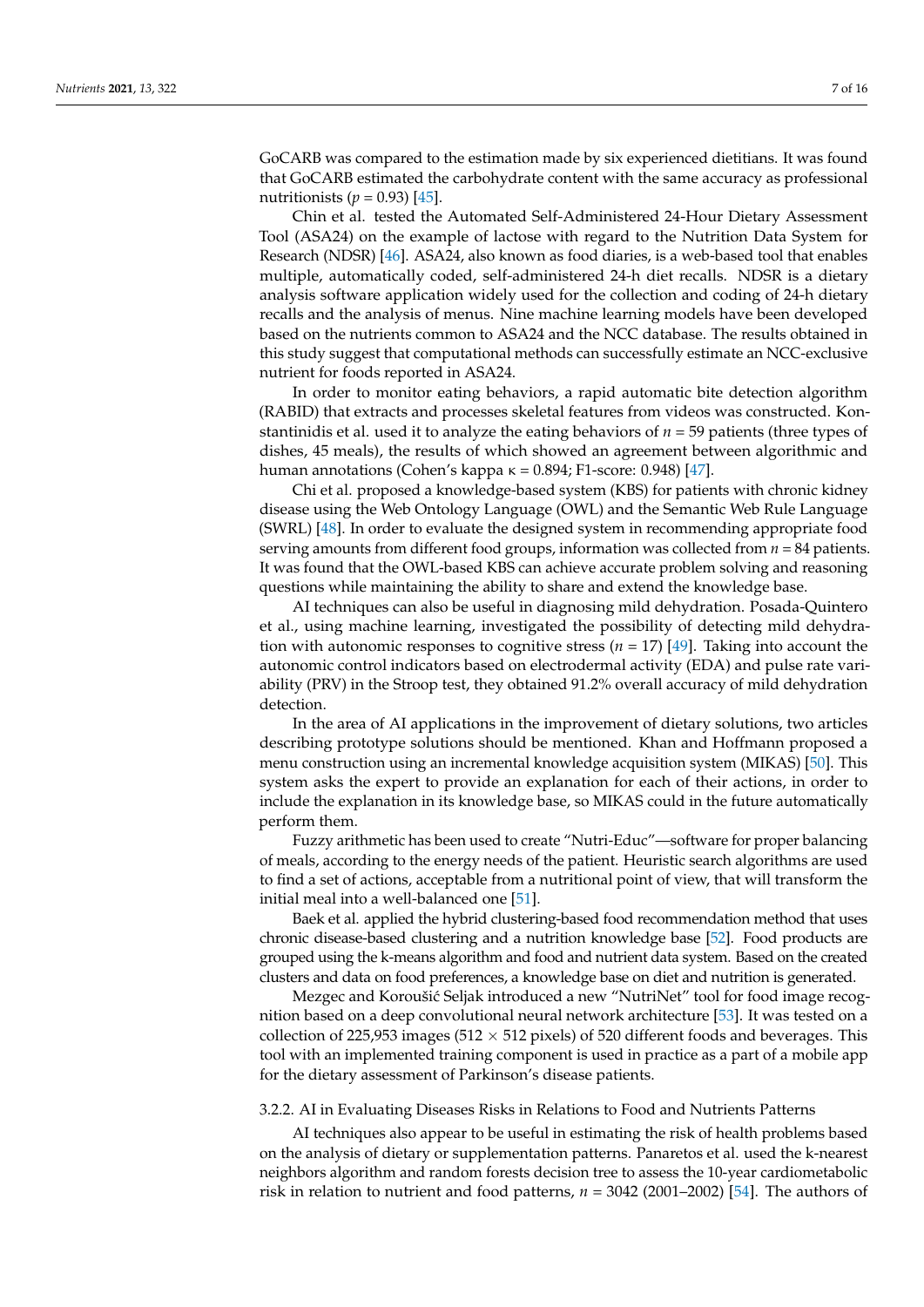the study, using factor analysis, identified factors from foods and nutrients, respectively, explaining 54 and 65% of the total variation in intake. ML techniques were found to be superior compared with linear regression in health score classification.

Berry et al. in  $n = 1002$  twins and unrelated healthy adults groups (PREDICT 1 study) assessed the inter-individual variability of postprandial metabolic responses (triglyceride, glucose, insulin) as potential risk factors for cardiometabolic diseases [\[55\]](#page-14-15). On the basis of conducted cohort studies, they developed a machine learning model that predicted both glycemic ( $r = 0.77$ ) and triglyceride ( $r = 0.47$ ) responses to food intake.

Naushad et al. developed a breast cancer prediction model based on an artificial neural network (ANN) to investigate how micronutrients (foliate, B12) modulate susceptibility to breast cancer [\[56\]](#page-14-16). The developed ANN model explained 94.2% variability in breast cancer prediction.

This group of studies also includes the article by Shiao et al., who examined  $n = 106$ participants in multi-ethnic colorectal cancer families in terms of prognostic factors of healthy eating (HEI index) [\[57\]](#page-14-2). Machine learning validation procedures were applied, including the ensemble method, generalized regression prediction, elastic net and leaveone-out cross-validation methods.

## 3.2.3. AI in Studying the Relationships between Disease and Trace Elements Levels

In a review of AI application reports, there were identified articles examining the levels of selected trace elements in biological samples collected from patients with type 2 diabetes. Tan et al. examined the usefulness of machine learning (Adaboost) in combination with trace element analysis of hair samples in diagnosing CVD in clinical practice (*n* = 124) [\[58\]](#page-14-3). The same authors examined the levels of several elements, including trace elements: lithium, zinc, chromium, copper, iron, manganese, nickel and vanadium, in whole blood of type 2 diabetes patients (*n* = 53), comparing them with analogous data obtained from healthy people  $(n = 105)$  [\[59\]](#page-14-17). In order to construct the model, they used Fisher linear discriminate analysis (FLDA), a support vector machine (SVM) and a decision tree (DT) for data analysis. In 2014, the results of the relationships between several element levels in hair/urine and diabetes mellitus ( $n = 211$ ) were published using ensemble and single support vector machine (SVM) algorithms as the classification tools [\[60\]](#page-14-18).

In addition to the use of AI techniques in the study of the relationship between the risk of diabetes and trace elements, the study of relationships between schizophrenia risk and serum levels of macro and trace elements should also be noted. Lin et al. for this purpose used samples taken from 114 schizophrenia patients and 114 healthy controls and supervised learning methods [\[61\]](#page-14-4). The levels of 39 macro and trace elements were examined and the best prediction accuracies were achieved by support vector machines.

#### 3.2.4. AI in Studying on Supplementations

Li et al., in a recent report, described the performed bioinformatics analysis and computation assays using a network pharmacology method to evaluate the properties of vitamin A as an anti-SARS-CoV-2 regimen [\[62\]](#page-14-5). A similar research goal was achieved by the team of Chen et al., who, using network analysis, tested the potential of a novel combination of vitamin C, curcumin and glycyrrhizic acid (VCG Plus) against CoV infection [\[63\]](#page-14-19). Further, using network analysis, Fan et al. attempted to identify a molecular mechanism delaying the onset of psychotic symptoms in Alzheimer's disease in association with the use of vitamin D [\[64\]](#page-14-6).

## *3.3. AI in Nutritional Epidemiology*

In the area of nutritional epidemiology research, there were identified studies in which advanced AI methods and systems were applied in relation to the dietary assessment, physical monitoring systems and environmental trace elements monitoring systems (Table [3\)](#page-8-0).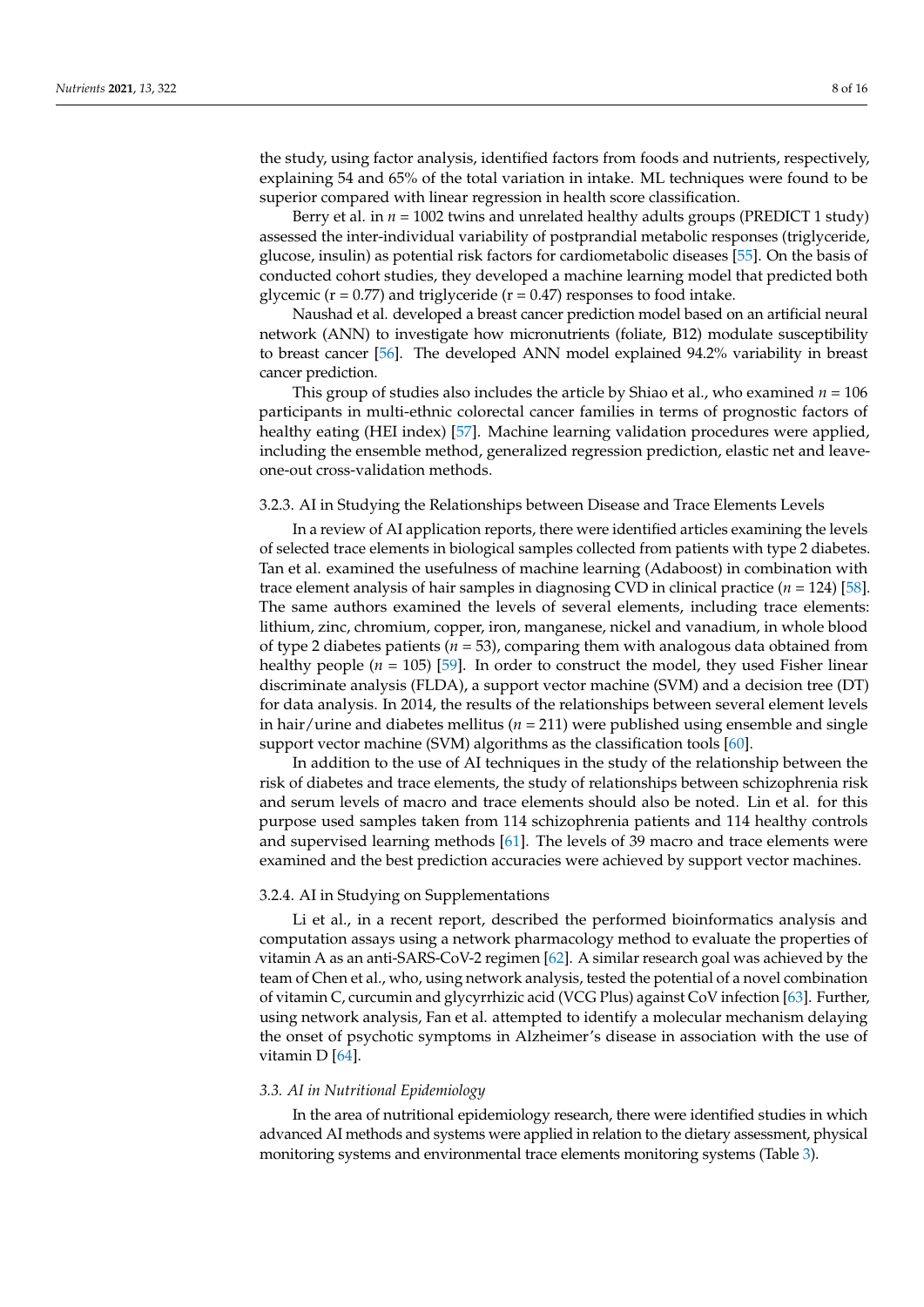<span id="page-8-0"></span>

| tiology<br>Epider<br>Nutritional | Topic                                                 | <b>Number of Studies</b><br>[Ref] | <b>Nutrients</b> | Domains              | <b>Algorithms</b>         | <b>Years</b>             |
|----------------------------------|-------------------------------------------------------|-----------------------------------|------------------|----------------------|---------------------------|--------------------------|
|                                  | Dietary assessment                                    | ⇁<br>$[65 - 71]$                  | Macronutrients   | ML, DL<br><b>FLM</b> | ICP, CLAs                 | 2008, 2011,<br>2018-2020 |
|                                  | Physical monitoring<br>systems                        | 3<br>$[72 - 74]$                  | Macronutrients   | IoT, ML,<br>DL FLM   | kNN, SVM,<br><b>BDLN</b>  | 2019-2020                |
|                                  | Environmental trace<br>elements monitoring<br>systems | 3<br>$[75 - 77]$                  | Trace elements   | ANN, ML              | PNN, KohNN,<br><b>PLS</b> | 2009, 2017, 2020         |
| Total                            |                                                       | 13                                |                  |                      |                           | 2008-2020                |

**Table 3.** The characteristics of the included studies on nutritional epidemiology.

Note: Domains/methods: ANN = artificial neural network, ML = machine learning, DL = deep learning, FLM = fuzzy logic methodology, IoT = Internet of Things; learning algorithms: ICP = iterative closest point algorithm, CLAs = clustering algorithms, kNN = k-nearest neighbor, SVM = support vector machine, BDLN = Bayesian deep learning network, PNN = probabilistic neural network, KohNN = Kohonen neural network, PLS = partial least squares regression.

> In this research area, the algorithms of ML and DL were used predominantly (Figure [2\)](#page-10-0). The methodology of ANN was used in environmental trace elements monitoring systems. The application of the IoT methodology was noted in the physical monitoring systems topic.

#### 3.3.1. AI in Dietary Assessment

Mobile applications based on systems using AI are of significant importance in the field of nutritional prophylaxis (Table [3\)](#page-8-0). In 2008, Sun et al. proposed an electronic photographic approach and associated image processing algorithms to estimate food portion size [\[65\]](#page-14-20). Lu et al., in a recent publication, offered  $g \circ F OOD^{TM}$  as a dietary assessment system based on AI. It can estimate the calorie and macronutrient content of a meal, on the sole basis of food images captured by a smartphone  $[66]$ .

Yang et al. proposed a new methodological approach in the field of nutritional epidemiology, Ontology for Nutritional Epidemiology (ONE) [\[67\]](#page-14-22). It is a resource to automate data integration, browsing and searching. ONE can be used to assess reporting completeness in nutritional epidemiology.

Lo et al. created an objective dietary assessment system based on a distinct neural network [\[68\]](#page-14-23). They used a depth image, the whole 3D point cloud map and iterative closest point (ICP) algorithms to improve the dietary behavior management.

Fang et al. estimated food energy based on images and the generative adversarial network (GAN) architecture  $(n = 45)$  [\[69\]](#page-14-24).

Ji et al. assessed the relative validity of an image-based dietary assessment app— Keenoa—and a 3-day food diary in a sample of healthy Canadian adults ( $n = 102$ ) [\[70\]](#page-14-25). The authors in this randomized controlled trial showed that Keenoa had better validity at the group level than the individual level and it can be used when focusing on the dietary intake of the general population.

Hsu et al. used the fuzzy decision model to develop a web-based support system that searches food composition databases and calculates dietary intake [\[71\]](#page-15-0). This research project was carried out due to the lack of integrated databases for Chinese menus and the need for a decision-making tool for dietitians in Taiwan.

#### 3.3.2. AI in Physical Monitoring Systems

AI techniques have found their application not only in monitoring the quality and quantity of nutrients, but also in terms of the level of their expenditure. In the face of the obesity epidemic, these AI applications are very important. Monogaran et al. described the use of a monitoring system as an effective diagnosis tool of physical activities by a wearable smart-log patch with Internet of Things (IoT) sensors [\[72\]](#page-15-1). The data were analyzed using edge computing on a Bayesian deep learning network (EC-BDLN). Tragomalu et al. analyzed e-health applications for the management of cardiometabolic risk factors in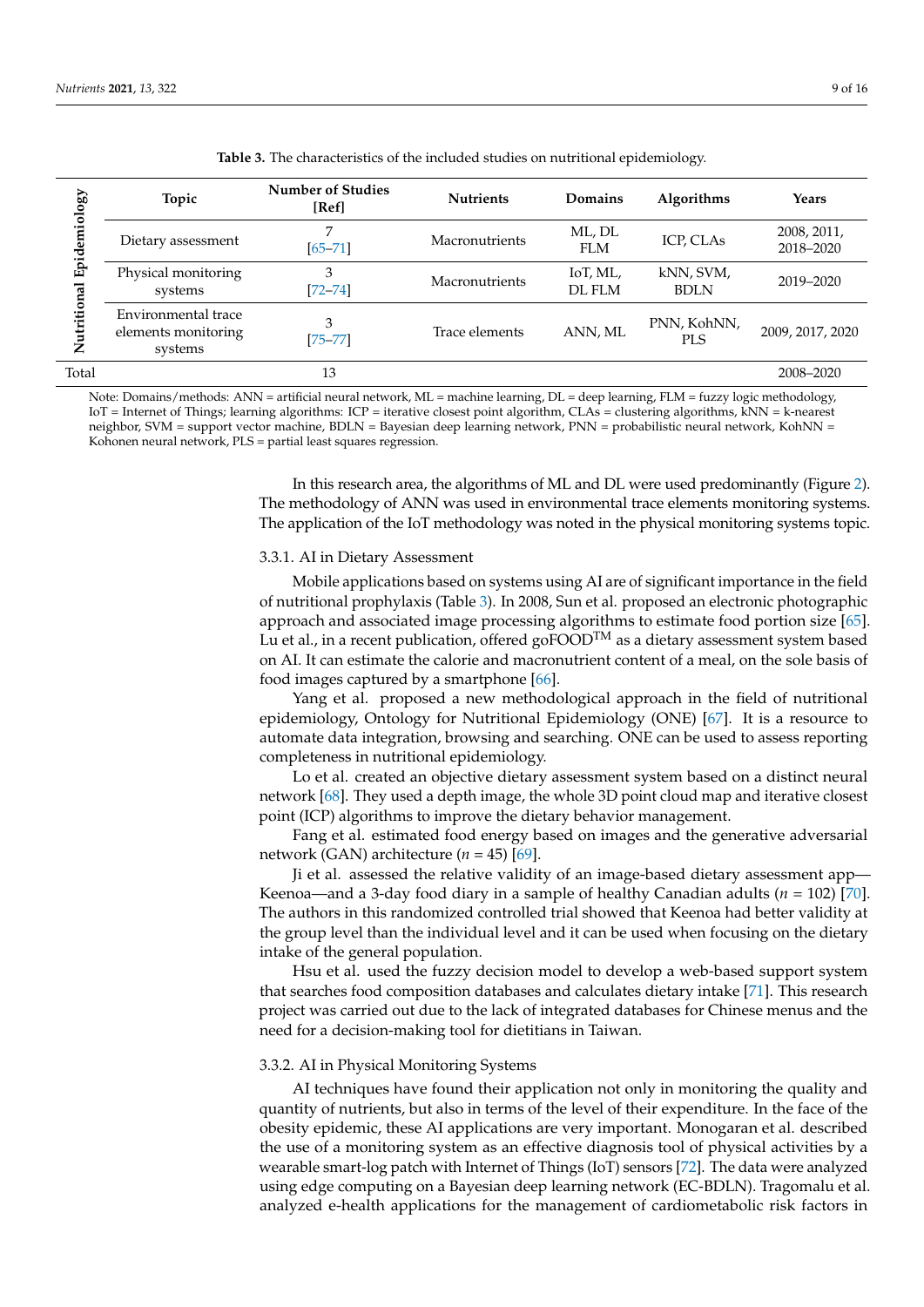children and adolescents [\[73\]](#page-15-5). Ramyaa et al. tried to phenotype women based on dietary macronutrients and physical activity using machine learning, support vector machine (SVM), neural network and k-nearest neighbors (kNN) algorithms [\[74\]](#page-15-2).

#### 3.3.3. AI in Environmental Trace Elements Monitoring Systems

Novic and Groselj used an ANN to create a methodology for food specifications associated with the origin of food. The methodology was tested on honey samples collected by the TRACE UE project [\[75\]](#page-15-3). The data were collected from various regions of Europe and analyzed for the content of trace elements.

Research on the content of trace elements and rare-earth elements in honey was also carried out by Drivelos et al. [\[76\]](#page-15-6) They used probabilistic neural network (PNN) analysis and constructed a partial least squares (PLS) model for classifying of honey samples according to their geographical origin and organic characterization.

Tunakova et al. used an ANN to create a neural network model describing the retentions of trace elements in the human body. They calculated the microelement levels in the body, knowing the trace element levels in drinking water and urine [\[77\]](#page-15-4).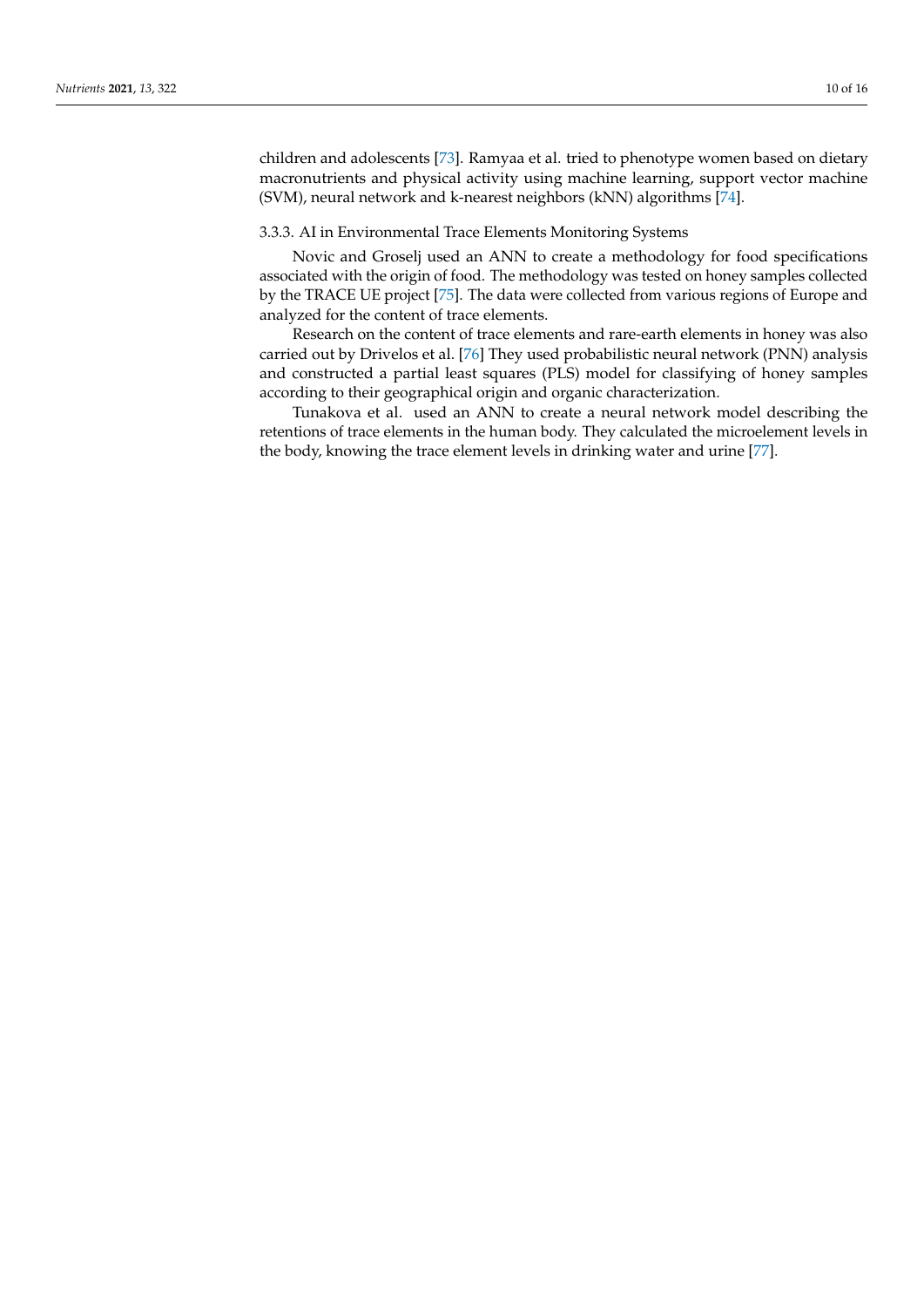<span id="page-10-0"></span>

Figure 2. The studies of nutrients science research in relation to artificial intelligence (AI) domains. Note: AI domains: ML = machine learning, DL = deep learning, ANN = artificial neural network, FLM = fuzzy logic methodology, IoT = Internet of Things; biomedical nutrients research: FC = food composition; PoN = production of nutrients; IoNoF = influence of nutrients on phys./path. functions; GtM= gut microbiota; clinical nutrients research: CNI = clinical nutrients intake; DRFN= diseases risks to food and nutrients patterns; DTE = disease and trace elements levels; SUPPL = supplementa- $\alpha$ . DAST = distant according to  $PMC =$  physical maniforms; suppose  $ETEMC =$  or  $\alpha$ tions; nutritional epidemiology: DAST = dietary assessment; PMSs = physical monitoring systems; ETEMS = environmental<br>.  $s_{\text{S}}$ uris,  $\left[\ldots\right]$  = references. trace elements monitoring systems,  $[...]$  = references.

# **4. Discussion 4. Discussion**

One of the main problems in analyzing publications on the use of AI in nutrient  $\frac{1}{\sqrt{2}}$ search is the range of research areas to be considered. This type of research creates a very very diverse spectrum of problems. They are not limited to the field of biomedical sciences, very diverse spectrum or problems. They are not limited to the field of biomedical sciences, but also apply to plant and animal breeding, including the breeding of microorganisms. also apply to plant and animal breeding, including the breeding of microorganisms. The The limitations which were found in the methodology of the review were dictated by the limitations which were found in the methodology of the review were dictated by the in-intention to maintain transparency. Therefore, studies that directly or indirectly relate to tention to maintain transparency. Therefore, studies that directly or indirectly relate to human health were included, excluding research on nutrients in agricultural and veterinary human health were included, excluding research on nutrients in agricultural and veteri-sciences. The review of the publications revealed three application areas of AI technology: research is the range of research areas to be considered. This type of research creates a biomedical nutrients research, clinical nutrients research and nutritional epidemiology.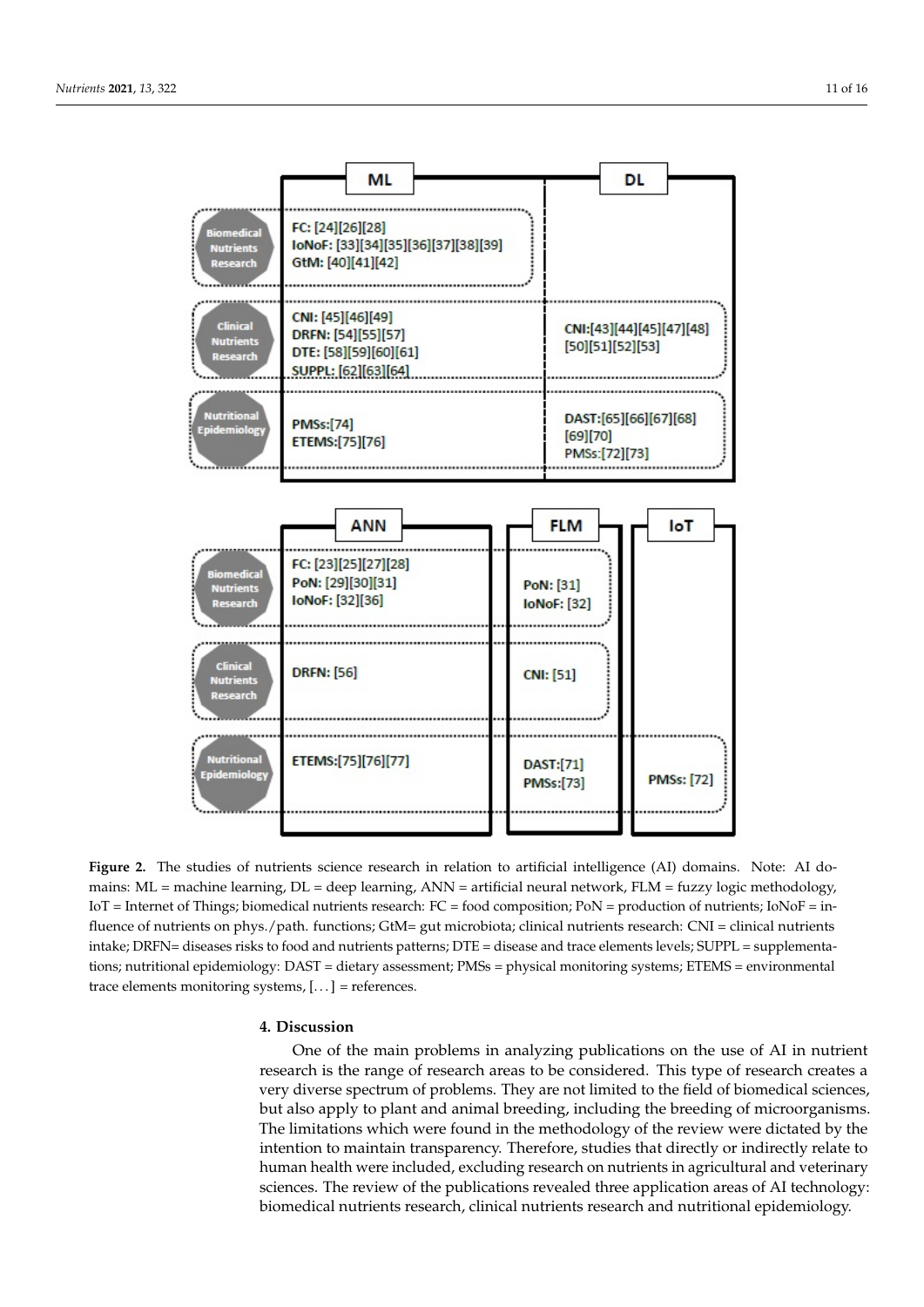During the analysis of the reviewed publications presenting the results of research on nutrients with the use of AI technology, it can be noticed a little later that it gained wider application in human health research than analogous applications in experimental research on food. This may have resulted from both some ethical concerns and psychological resistance, as well as from the imperfections of earlier AI algorithms, which seemed not yet ready to solve problems concerning the human body. A significant increase in the number of publications on the use of AI in nutrients research has been recorded in the last decade (2011–2020). Perhaps the title question from the article by Gedrich et al., "How optimal are computer-calculated optimal diets?" [\[78\]](#page-15-7), asked at the end of the last century was significantly ahead of the medical professions' mentality.

The use of AI in biomedical nutrients research reflects the need for efficient analysis of large datasets that could not be analyzed using traditional statistical methods. This applies in particular to the study of the relationship between nutrients and the functioning of the human body and in the study of the gut microbiota [\[40](#page-13-7)[–42\]](#page-13-8). The increasing use of AI algorithms in this area is an expression of scientific progress and is becoming not only a privilege, but even a necessity in the pursuit of obtaining valuable results. The possible decoding of the gut microbiota functioning mechanisms can bring significant benefits in the form of possibilities to develop modern and very effective probiotics.

The application of AI algorithms in clinical nutrients research is expressed both by systems supporting dietary activities, diseases risks in relation to food and nutrients patterns and supplementation research. An important issue in this research area is the assessment of the reliability and credibility of the test results obtained using AI techniques. Another essential issue is the modification of the dietician–patient relationship in the case of replacing, in whole or in part, the work of a medical professional by AI systems [\[43–](#page-13-21) [53\]](#page-14-0). The problem of trust in AI-based systems, especially in the elderly, remains open. In the social dimension, however, with the implementation of modern technologies in everyday activities, an increase in trust in both robotic systems and AI systems in medicine is observed. Especially on the basis of the articles included in the review, it is possible to state potentially good-quality effects of using dietary AI systems. Comparing them with the assessment of professional nutritionists, it is worth noting that in both cases, there were similar difficulties with regard to estimating the caloric value of some food products (e.g., GoCARB) [\[45\]](#page-14-7). The use of AI systems in dietary assessments enables personalized nutrition, which in some diseases is a priority.

The development of AI systems in dietetics may lead, in the near future, to a partial replacement of medical personnel and reducing the need for personal contact with a nutritionist. In the face of contemporary epidemiological threats, this seems to be of significant importance. The further dynamic development of dietary systems using AI technology may lead to the creation of a global network that will be able to both actively support and monitor the personalized supply of nutrients [\[79\]](#page-15-8). In this case, consideration should be given to geographical and cultural differences in the management of food and nutrients. Perhaps the development of AI in nutrients research will enable the creation of personalized nutrition databases as a starting point for modulating daily nutrition, as enabled by Nutri-Educ based on fuzzy arithmetic [\[51\]](#page-14-13).

On the basis of this review, it is worthwhile to consider the possibility of creating AI systems to coordinate both biomedical and clinical nutrients research with nutritional epidemiology. Perhaps the gut microbiota function may be an important mediator of this kind of advanced coordination. Therefore, research on the importance of the intestinal flora is of fundamental importance in the field of nutrients research. A significant challenge for the near future is the use of AI technology in the creation of gut microbiota biobanks for the purpose of scientific research [\[80\]](#page-15-9).

Despite the fact that AI technologies are dynamically developing, the problem in nutrients research is not currently obtaining more and more advanced algorithms, but the application of those that have already been developed and are standardly used in other fields of knowledge, and even in other areas of biomedicine. An important challenge for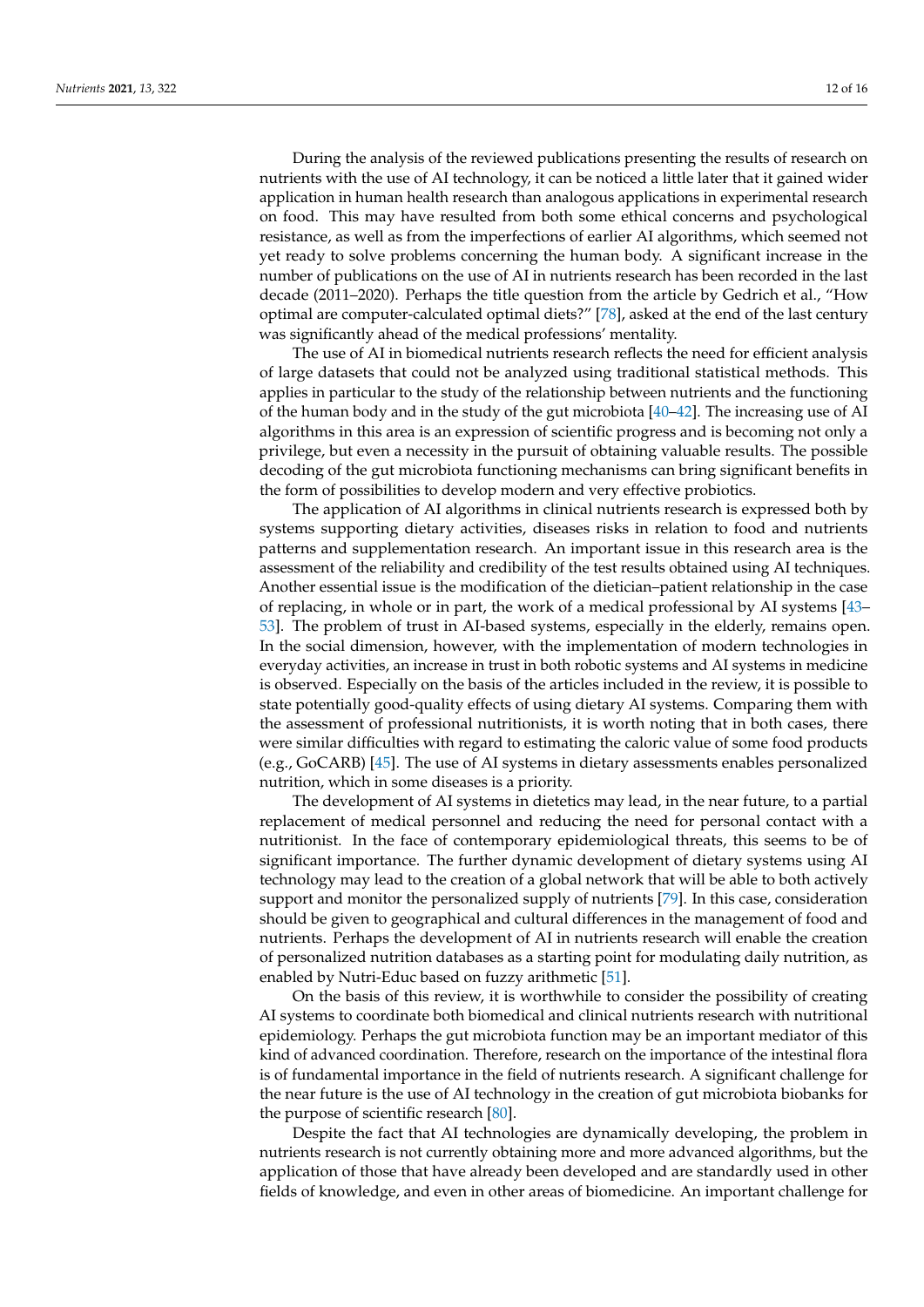nutrients research is also their integration with research on the use of medical robotics. Perhaps the development and application of AI in nutrients research requires modification of both mentality and professional competences, as is already postulated in relation to the food industry [\[81\]](#page-15-10).

**Author Contributions:** J.S. conceptualization, methodology, created the Figures and funding acquisition; J.S. and M.S. formal analysis, investigation, resources, analyzed the data, writing—original draft preparation, review and editing. All authors have read and agreed to the published version of the manuscript.

**Funding:** This research was funded by grants from the Medical University of Lublin, no. DS 507.

**Acknowledgments:** This study was supported by grants from the Medical University of Lublin, no. DS 507.

**Conflicts of Interest:** The authors declare no conflict of interest.

## **References**

- <span id="page-12-0"></span>1. McCarthy, J.; Minsky, M.; Rochester, N.; Shannon, C.E. A Proposal for the Dartmouth Summer Research Project on Artificial Intelligence. 1955. Available online: <http://raysolomonoff.com/dartmouth/boxa/dart564props.pdf> (accessed on 6 November 2020).
- <span id="page-12-1"></span>2. Nilsson, N.J. *The Quest for Artificial Intelligence*; Cambridge University Press: Cambrige, UK; New York, NY, USA, 2010.
- <span id="page-12-2"></span>3. Ting, D.S.W.; Pasquale, L.R.; Peng, L.; Campbell, J.P.; Lee, A.Y.; Raman, R.; Tan, G.S.W.; Schmetterer, L.; Keane, P.A.; Wong, T.Y. Artificial intelligence and deep learning in ophthalmology. *Br. J. Ophthalmol.* **2018**, *103*, 167–175. [\[CrossRef\]](http://doi.org/10.1136/bjophthalmol-2018-313173)
- <span id="page-12-3"></span>4. Yasaka, K.; Abe, O. Deep learning and artificial intelligence in radiology: Current applications and future directions. *PLoS Med.* **2018**, *15*, e1002707. [\[CrossRef\]](http://doi.org/10.1371/journal.pmed.1002707) [\[PubMed\]](http://www.ncbi.nlm.nih.gov/pubmed/30500815)
- <span id="page-12-4"></span>5. Johnson, K.W.; Torres Soto, J.; Glicksberg, B.S.; Shameer, K.; Miotto, R.; Ali, M.; Ashley, E.; Dudley, J.T. Artificial intelligence in cardiology. *J. Am. Coll. Cardiol.* **2018**, *71*, 2668–2679. [\[CrossRef\]](http://doi.org/10.1016/j.jacc.2018.03.521) [\[PubMed\]](http://www.ncbi.nlm.nih.gov/pubmed/29880128)
- <span id="page-12-5"></span>6. Hessler, G.; Baringhaus, K.-H. Artificial intelligence in drug design. *Molecules* **2018**, *23*, 2520. [\[CrossRef\]](http://doi.org/10.3390/molecules23102520) [\[PubMed\]](http://www.ncbi.nlm.nih.gov/pubmed/30279331)
- <span id="page-12-6"></span>7. Heydarian, H.; Adam, M.T.P.; Burrows, T.; Collins, C.E.; Rollo, M.E. Assessing eating behaviour using upper limb mounted motion sensors: A systematic review. *Nutrients* **2019**, *11*, 1168. [\[CrossRef\]](http://doi.org/10.3390/nu11051168) [\[PubMed\]](http://www.ncbi.nlm.nih.gov/pubmed/31137677)
- <span id="page-12-7"></span>8. Demirci, F.; Akan, P.; Kume, T.; Sisman, A.R.; Erbayraktar, Z.; Sevinc, S. Artificial neural network approach in laboratory test reporting: Learning algorithms. *Am. J. Clin. Pathol.* **2016**, *146*, 227–237. [\[CrossRef\]](http://doi.org/10.1093/ajcp/aqw104)
- <span id="page-12-8"></span>9. Valletta, E.; Kučera, L.; Prokeš, L.; Amato, F.; Pivetta, T.; Hampl, A.; Havel, J.; Vaňhara, P. Multivariate calibration approach for quantitative determination of cell-line cross contamination by intact cell mass spectrometry and artificial neural networks. *PLoS ONE* **2016**, *11*, e0147414. [\[CrossRef\]](http://doi.org/10.1371/journal.pone.0147414)
- <span id="page-12-9"></span>10. Agatonovic-Kustrin, S.; Beresford, R. Basic concepts of artificial neural network (ANN) modeling and its application in pharmaceutical research. *J. Pharm. Biomed. Anal.* **2000**, *22*, 717–727. [\[CrossRef\]](http://doi.org/10.1016/S0731-7085(99)00272-1)
- <span id="page-12-10"></span>11. Gallucci, M.; Pallucca, C.; Di Battista, M.E.; Fougère, B.; Grossi, E.; Fougèreand, B. Artificial neural networks help to better understand the interplay between cognition, mediterranean diet, and physical performance: Clues from TRELONG study. *J. Alzheimer's Dis.* **2019**, *71*, 1321–1330. [\[CrossRef\]](http://doi.org/10.3233/JAD-190609) [\[PubMed\]](http://www.ncbi.nlm.nih.gov/pubmed/31524170)
- <span id="page-12-11"></span>12. Cui, X.R.; Abbod, M.F.; Liu, Q.; Shieh, J.-S.; Chao, T.Y.; Hsieh, C.Y.; Yang, Y.C. Ensembled artificial neural networks to predict the fitness score for body composition analysis. *J. Nutr. Heal. Aging* **2010**, *15*, 341–348. [\[CrossRef\]](http://doi.org/10.1007/s12603-010-0260-1) [\[PubMed\]](http://www.ncbi.nlm.nih.gov/pubmed/21528159)
- <span id="page-12-12"></span>13. Szymkuć, S.; Gajewska, E.P.; Klucznik, T.; Molga, K.; Dittwald, P.; Startek, M.; Bajczyk, M.; Grzybowski, B.A. Computer-assisted synthetic planning: The end of the beginning. *Angew. Chem. Int. Ed.* **2016**, *55*, 5904–5937. [\[CrossRef\]](http://doi.org/10.1002/anie.201506101) [\[PubMed\]](http://www.ncbi.nlm.nih.gov/pubmed/27062365)
- <span id="page-12-13"></span>14. Deo, R.C. Machine learning in medicine. *Circulation* **2015**, *132*, 1920–1930. [\[CrossRef\]](http://doi.org/10.1161/CIRCULATIONAHA.115.001593) [\[PubMed\]](http://www.ncbi.nlm.nih.gov/pubmed/26572668)
- <span id="page-12-14"></span>15. Rajkomar, A.; Dean, J.; Kohane, I. Machine learning in medicine. *N. Engl. J. Med.* **2019**, *380*, 1347–1358. [\[CrossRef\]](http://doi.org/10.1056/NEJMra1814259) [\[PubMed\]](http://www.ncbi.nlm.nih.gov/pubmed/30943338)
- <span id="page-12-15"></span>16. Handelman, G.S.; Kok, H.K.; Chandra, R.V.; Razavi, A.H.; Lee, M.J.; Asadi, H. eDoctor: Machine learning and the future of medicine. *J. Intern. Med.* **2018**, *284*, 603–619. [\[CrossRef\]](http://doi.org/10.1111/joim.12822) [\[PubMed\]](http://www.ncbi.nlm.nih.gov/pubmed/30102808)
- <span id="page-12-16"></span>17. Woldaregay, A.Z.; Årsand, E.; Walderhaug, S.; Albers, D.; Mamykina, L.; Botsis, T.; Hartvigsen, G. Data-driven modeling and prediction of blood glucose dynamics: Machine learning applications in type 1 diabetes. *Artif. Intell. Med.* **2019**, *98*, 109–134. [\[CrossRef\]](http://doi.org/10.1016/j.artmed.2019.07.007)
- <span id="page-12-17"></span>18. Danneskiold-Samsøe, N.B.; Dias de Freitas Queiroz Barros, H.; Santos, R.; Bicas, J.L.; Cazarin, C.B.B.; Madsen, L.; Kristiansen, K.; Pastore, G.M.; Brix, S.; Júnior, M.R.M. Interplay between food and gut microbiota in health and disease. *Food Res. Int.* **2019**, *115*, 23–31. [\[CrossRef\]](http://doi.org/10.1016/j.foodres.2018.07.043)
- <span id="page-12-18"></span>19. Liu, Y.; Wang, Y.; Ni, Y.; Cheung, C.K.; Lam, K.S.; Wang, Y.; Xia, Z.; Ye, D.; Guo, J.; Tse, M.A.; et al. Gut microbiome fermentation determines the efficacy of exercise for diabetes prevention. *Cell Metab.* **2020**, *31*, 77–91.e5. [\[CrossRef\]](http://doi.org/10.1016/j.cmet.2019.11.001)
- <span id="page-12-19"></span>20. Li, J.-P.O.; Liu, H.; Ting, D.S.; Jeon, S.; Chan, R.V.P.; Kim, J.E.; Sim, D.A.; Thomas, P.B.; Lin, H.; Chen, Y.; et al. Digital technology, tele-medicine and artificial intelligence in ophthalmology: A global perspective. *Prog. Retin. Eye Res.* **2020**, 100900. [\[CrossRef\]](http://doi.org/10.1016/j.preteyeres.2020.100900)
- <span id="page-12-20"></span>21. Sadoughi, F.; Behmanesh, A.; Sayfouri, N. Internet of things in medicine: A systematic mapping study. *J. Biomed. Inform.* **2020**, *103*, 103383. [\[CrossRef\]](http://doi.org/10.1016/j.jbi.2020.103383)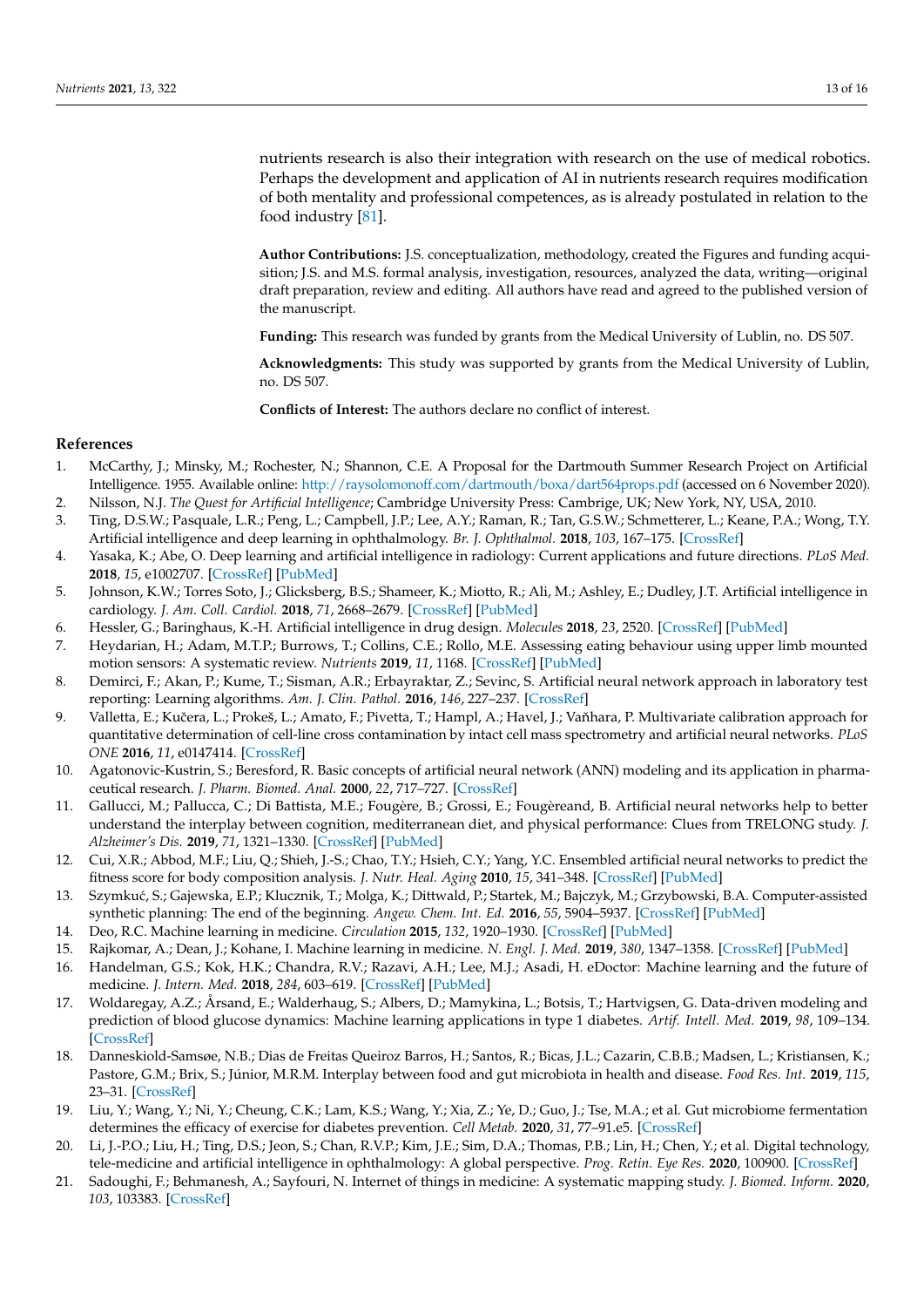- <span id="page-13-0"></span>22. Jæger, B.; Mishra, A. IoT platform for seafood farmers and consumers. *Sensors* **2020**, *20*, 4230. [\[CrossRef\]](http://doi.org/10.3390/s20154230)
- <span id="page-13-1"></span>23. Dettmar, H.; Barbour, G.; Blackwell, K.T.; Vogl, T.; Alkon, D.; Fry, F.S., Jr.; Totah, J.; Chambers, T. Orange juice classification with a biologically based neural network. *Comput. Chem.* **1996**, *20*, 261–266. [\[CrossRef\]](http://doi.org/10.1016/0097-8485(95)00015-1)
- <span id="page-13-9"></span>24. Yang, M.; Cao, X.; Wu, R.; Liu, B.; Ye, W.; Yue, X.; Wu, J. Comparative proteomic exploration of whey proteins in human and bovine colostrum and mature milk using iTRAQ-coupled LC-MS/MS. *Int. J. Food Sci. Nutr.* **2017**, *68*, 671–681. [\[CrossRef\]](http://doi.org/10.1080/09637486.2017.1279129) [\[PubMed\]](http://www.ncbi.nlm.nih.gov/pubmed/28276902)
- <span id="page-13-10"></span>25. Moreira, L.S.; Chagas, B.C.; Pacheco, C.S.V.; Santos, H.M.; de Menezes, L.H.S.; Nascimento, M.M.; Batista, M.A.S.; de Jesus, R.M.; Amorim, F.A.C.; Santos, L.N.; et al. Development of procedure for sample preparation of cashew nuts using mixture design and evaluation of nutrient profiles by Kohonen neural network. *Food Chem.* **2019**, *273*, 136–143. [\[CrossRef\]](http://doi.org/10.1016/j.foodchem.2018.01.050) [\[PubMed\]](http://www.ncbi.nlm.nih.gov/pubmed/30292359)
- <span id="page-13-11"></span>26. Shen, T.; Li, W.; Zhang, X.; Kong, W.; Liu, F.; Wang, W.; Peng, J. High-sensitivity determination of nutrient elements in panax notoginseng by laser-induced breakdown spectroscopy and chemometric methods. *Molecules* **2019**, *24*, 1525. [\[CrossRef\]](http://doi.org/10.3390/molecules24081525)
- <span id="page-13-12"></span>27. Rasouli, Z.; Hassanzadeh, Z.; Ghavami, R. Application of a new version of GA-RBF neural network for simultaneous spectrophotometric determination of Zn(II), Fe(II), Co(II) and Cu(II) in real samples: An exploratory study of their complexation abilities toward MTB. *Talanta* **2016**, *160*, 86–98. [\[CrossRef\]](http://doi.org/10.1016/j.talanta.2016.06.065)
- <span id="page-13-2"></span>28. Soltani, S.; Haghaei, H.; Shayanfar, A.; Vallipour, J.; Asadpour Zeynali, K.; Jouyban, A. QSBR study of bitter taste of peptides: Application of GA-PLS in combination with MLR, SVM, and ANN approaches. *Biomed. Res. Int.* **2013**, *2013*, 501310. [\[CrossRef\]](http://doi.org/10.1155/2013/501310)
- <span id="page-13-3"></span>29. Huang, S.-M.; Li, H.-J.; Liu, Y.-C.; Kuo, C.-H.; Shieh, C.J. An efficient approach for lipase-catalyzed synthesis of retinyl laurate nutraceutical by combining ultrasound assistance and artificial neural network optimization. *Molecules* **2017**, *22*, 1972. [\[CrossRef\]](http://doi.org/10.3390/molecules22111972)
- <span id="page-13-13"></span>30. Zheng, Z.-Y.; Guo, X.-N.; Zhu, K.-X.; Peng, W.; Zhou, H.-M. Artificial neural network—Genetic algorithm to optimize wheat germ fermentation condition: Application to the production of two anti-tumor benzoquinones. *Food Chem.* **2017**, *227*, 264–270. [\[CrossRef\]](http://doi.org/10.1016/j.foodchem.2017.01.077)
- <span id="page-13-4"></span>31. Kumar Saini, D.; Yadav, D.; Pabbi, S.; Chhabra, D.; Shukla, P. Phycobiliproteins from Anabaena variabilis CCC421 and its production enhancement strategies using combinatory evolutionary algorithm approach. *Bioresour. Technol.* **2020**, *309*, 123347. [\[CrossRef\]](http://doi.org/10.1016/j.biortech.2020.123347)
- <span id="page-13-5"></span>32. Pavani, A.; Naushad, S.M.; Lakshmitha, G.; Nivetha, S.; Stanley, B.A.; Malempati, A.R.; Kutala, V.K. Development of neuro-fuzzy model to explore gene–nutrient interactions modulating warfarin dose requirement. *Pharmacogenomics* **2016**, *17*, 1315–1325. [\[CrossRef\]](http://doi.org/10.2217/pgs-2016-0058)
- <span id="page-13-14"></span>33. Yu, P.; Song, H.; Gao, J.; Li, B.; Liu, Y.; Wang, Y. Vitamin D (1,25-(OH)2D3) regulates the gene expression through competing endogenous RNAs networks in high glucose-treated endothelial progenitor cells. *J. Steroid Biochem. Mol. Biol.* **2019**, *193*, 105425. [\[CrossRef\]](http://doi.org/10.1016/j.jsbmb.2019.105425) [\[PubMed\]](http://www.ncbi.nlm.nih.gov/pubmed/31302220)
- <span id="page-13-15"></span>34. Zhang, G.; Gu, M.; Xu, Y.; Wu, Z. A comprehensive analysis on the effects of 1,25(OH)2D3 on primary chondrocytes cultured from patients with osteoarthritis. *Gene* **2020**, *730*, 144322. [\[CrossRef\]](http://doi.org/10.1016/j.gene.2019.144322) [\[PubMed\]](http://www.ncbi.nlm.nih.gov/pubmed/31899303)
- <span id="page-13-16"></span>35. Kolhe, R.; Mondal, A.K.; Pundkar, C.; Periyasamy-Thandavan, S.; Mendhe, B.; Hunter, M.; Isales, C.M.; Hill, W.D.; Hamrick, M.W.; Fulzele, S. Modulation of miRNAs by vitamin C in human bone marrow stromal cells. *Nutrients* **2018**, *10*, 186. [\[CrossRef\]](http://doi.org/10.3390/nu10020186) [\[PubMed\]](http://www.ncbi.nlm.nih.gov/pubmed/29419776)
- <span id="page-13-17"></span>36. Huang, Z.Y.; Wang, L.J.; Wang, J.J.; Feng, W.J.; Yang, Z.Q.; Ni, S.H.; Huang, Y.S.; Li, H.; Yang, Y.; Wang, M.Q.; et al. Hispaglabridin B, a constituent of liquorice identified by a bioinformatics and machine learning approach, relieves protein-energy wasting by inhibiting forkhead box O1. *Br. J. Pharmacol.* **2019**, *176*, 267–281. [\[CrossRef\]](http://doi.org/10.1111/bph.14508) [\[PubMed\]](http://www.ncbi.nlm.nih.gov/pubmed/30270561)
- <span id="page-13-18"></span>37. Li, H.; Sun, X.; Yu, F.; Xu, L.; Miao, J.-H.; Xiao, P. In Silico Investigation of the pharmacological mechanisms of beneficial effects of ginkgo biloba l. on Alzheimer's disease. *Nutrients* **2018**, *10*, 589. [\[CrossRef\]](http://doi.org/10.3390/nu10050589)
- <span id="page-13-19"></span>38. Panwar, B.; Gupta, S.; Raghava, G.P. Prediction of vitamin interacting residues in a vitamin binding protein using evolutionary information. *BMC Bioinform.* **2013**, *14*, 44. [\[CrossRef\]](http://doi.org/10.1186/1471-2105-14-44)
- <span id="page-13-6"></span>39. Yu, D.-J.; Hu, J.; Yan, H.; Yang, X.; Yang, J.-Y.; Shen, H.-B. Enhancing protein-vitamin binding residues prediction by multiple heterogeneous subspace SVMs ensemble. *BMC Bioinform.* **2014**, *15*, 297. [\[CrossRef\]](http://doi.org/10.1186/1471-2105-15-297)
- <span id="page-13-7"></span>40. Devika, N.T.; Raman, K. Deciphering the metabolic capabilities of Bifidobacteria using genome-scale metabolic models. *Sci. Rep.* **2019**, *9*, 18222. [\[CrossRef\]](http://doi.org/10.1038/s41598-019-54696-9)
- <span id="page-13-20"></span>41. Shima, H.; Masuda, S.; Date, Y.; Shino, A.; Tsuboi, Y.; Kajikawa, M.; Inoue, Y.; Kanamoto, T.; Kikuchi, J. Exploring the impact of food on the gut ecosystem based on the combination of machine learning and network visualization. *Nutrients* **2017**, *9*, 1307. [\[CrossRef\]](http://doi.org/10.3390/nu9121307)
- <span id="page-13-8"></span>42. Mohammed, A.; Guda, C. Application of a hierarchical enzyme classification method reveals the role of gut microbiome in human metabolism. *BMC Genom.* **2015**, *16*, S16. [\[CrossRef\]](http://doi.org/10.1186/1471-2164-16-S7-S16)
- <span id="page-13-21"></span>43. Lu, Y.; Stathopoulou, T.; Vasiloglou, M.F.; Christodoulidis, S.; Blum, B.; Walser, T.; Meier, V.; Stanga, Z.; Mougiakakou, S.G. An artificial intelligence-based system for nutrient intake assessment of hospitalised patients. *Annu. Int. Conf. IEEE Eng. Med. Biol. Soc.* **2019**, *2019*, 5696–5699. [\[CrossRef\]](http://doi.org/10.1109/embc.2019.8856889) [\[PubMed\]](http://www.ncbi.nlm.nih.gov/pubmed/31947145)
- <span id="page-13-22"></span>44. Oka, R.; Nomura, A.; Yasugi, A.; Kometani, M.; Gondoh, Y.; Yoshimura, K.; Yoneda, T. Study protocol for the effects of Artificial Intelligence (AI)-supported automated nutritional intervention on glycemic control in patients with type 2 diabetes mellitus. *Diabetes Ther.* **2019**, *10*, 1151–1161. [\[CrossRef\]](http://doi.org/10.1007/s13300-019-0595-5) [\[PubMed\]](http://www.ncbi.nlm.nih.gov/pubmed/30877556)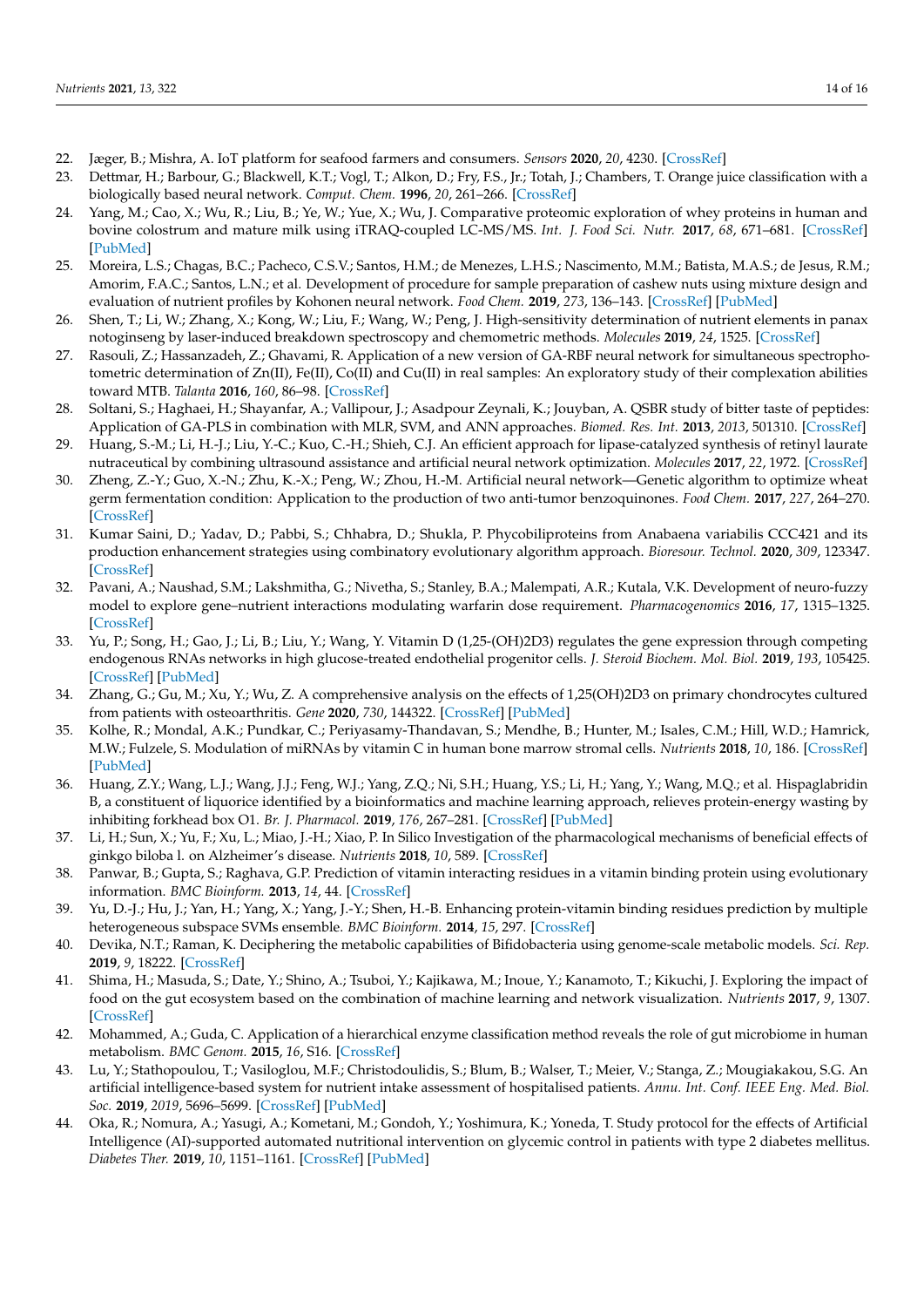- <span id="page-14-7"></span>45. Vasiloglou, M.F.; Mougiakakou, S.; Aubry, E.; Bokelmann, A.; Fricker, R.; Gomes, F.; Guntermann, C.; Meyer, A.L.; Studerus, D.; Stanga, Z. A Comparative study on carbohydrate estimation: GoCARB vs. dietitians. *Nutrients* **2018**, *10*, 741. [\[CrossRef\]](http://doi.org/10.3390/nu10060741) [\[PubMed\]](http://www.ncbi.nlm.nih.gov/pubmed/29880772)
- <span id="page-14-8"></span>46. Chin, E.L.; Simmons, G.; Bouzid, Y.Y.; Kan, A.; Burnett, D.J.; Tagkopoulos, I.; Lemay, D.G. Nutrient estimation from 24-hour food recalls using machine learning and database mapping: A case study with lactose. *Nutrients* **2019**, *11*, 3045. [\[CrossRef\]](http://doi.org/10.3390/nu11123045) [\[PubMed\]](http://www.ncbi.nlm.nih.gov/pubmed/31847188)
- <span id="page-14-9"></span>47. Konstantinidis, D.; Dimitropoulos, K.; Langlet, B.; Daras, P.; Ioakimidis, I. Validation of a deep learning system for the full automation of bite and meal duration analysis of experimental meal videos. *Nutrients* **2020**, *12*, 209. [\[CrossRef\]](http://doi.org/10.3390/nu12010209)
- <span id="page-14-10"></span>48. Chi, Y.-L.; Chen, T.-Y.; Tsai, W.-T. A chronic disease dietary consultation system using OWL-based ontologies and semantic rules. *J. Biomed. Informatics* **2015**, *53*, 208–219. [\[CrossRef\]](http://doi.org/10.1016/j.jbi.2014.11.001)
- <span id="page-14-11"></span>49. Posada-Quintero, H.F.; Reljin, N.; Moutran, A.; Georgopalis, D.; Lee, E.C.; Giersch, G.E.; Casa, D.J.; Chon, K.H. Mild dehydration identification using machine learning to assess autonomic responses to cognitive stress. *Nutrients* **2019**, *12*, 42. [\[CrossRef\]](http://doi.org/10.3390/nu12010042)
- <span id="page-14-12"></span>50. Khan, A.S.; Hoffmann, A. Building a case-based diet recommendation system without a knowledge engineer. *Artif. Intell. Med.* **2003**, *27*, 155–179. [\[CrossRef\]](http://doi.org/10.1016/S0933-3657(02)00113-6)
- <span id="page-14-13"></span>51. Buisson, J.-C. Nutri-Educ, a nutrition software application for balancing meals, using fuzzy arithmetic and heuristic search algorithms. *Artif. Intell. Med.* **2008**, *42*, 213–227. [\[CrossRef\]](http://doi.org/10.1016/j.artmed.2007.12.001)
- <span id="page-14-14"></span>52. Baek, J.-W.; Kim, J.-C.; Chun, J.; Chung, K. Hybrid clustering based health decision-making for improving dietary habits. *Technol. Health Care* **2019**, *27*, 459–472. [\[CrossRef\]](http://doi.org/10.3233/THC-191730)
- <span id="page-14-0"></span>53. Mezgec, S.; Koroušić Seljak, B. NutriNet: A deep learning food and drink image recognition system for dietary assessment. *Nutrients* **2017**, *9*, 657. [\[CrossRef\]](http://doi.org/10.3390/nu9070657) [\[PubMed\]](http://www.ncbi.nlm.nih.gov/pubmed/28653995)
- <span id="page-14-1"></span>54. Panaretos, D.; Koloverou, E.; Dimopoulos, A.C.; Kouli, G.-M.; Vamvakari, M.; Tzavelas, G.; Pitsavos, C.; Panagiotakos, D. A comparison of statistical and machine-learning techniques in evaluating the association between dietary patterns and 10-year cardiometabolic risk (2002–2012): The ATTICA study. *Br. J. Nutr.* **2018**, *120*, 326–334. [\[CrossRef\]](http://doi.org/10.1017/S0007114518001150) [\[PubMed\]](http://www.ncbi.nlm.nih.gov/pubmed/29789037)
- <span id="page-14-15"></span>55. Berry, S.E.; Valdes, A.M.; Drew, D.A.; Asnicar, F.; Mazidi, M.; Wolf, J.; Capdevila, J.; Hadjigeorgiou, G.; Davies, R.; Al Khatib, H.; et al. Human postprandial responses to food and potential for precision nutrition. *Nat. Med.* **2020**, *26*, 964–973. [\[CrossRef\]](http://doi.org/10.1038/s41591-020-0934-0) [\[PubMed\]](http://www.ncbi.nlm.nih.gov/pubmed/32528151)
- <span id="page-14-16"></span>56. Naushad, S.M.; Janaki Ramaiah, M.; Pavithrakumari, M.; Jayapriya, J.; Hussain, T.; Alrokayan, S.A.; Gottumukkala, S.R.; Digumarti, R.; Kutala, V.K. Artificial neural network-based exploration of gene-nutrient interactions in folate and xeno-biotic metabolic pathways that modulate susceptibility to breast cancer. *Gene* **2016**, *580*, 159–168. [\[CrossRef\]](http://doi.org/10.1016/j.gene.2016.01.023)
- <span id="page-14-2"></span>57. Shiao, S.P.K.; Grayson, J.; Lie, A.; Yu, C.H. Predictors of the healthy eating index and glycemic index in multi-ethnic colorectal cancer families. *Nutrients* **2018**, *10*, 674. [\[CrossRef\]](http://doi.org/10.3390/nu10060674)
- <span id="page-14-3"></span>58. Tan, C.; Chen, H.; Xia, C. The prediction of cardiovascular disease based on trace element contents in hair and a classifier of boosting decision stumps. *Biol. Trace Element Res.* **2008**, *129*, 9–19. [\[CrossRef\]](http://doi.org/10.1007/s12011-008-8279-4)
- <span id="page-14-17"></span>59. Chen, H.; Tan, C. Prediction of Type-2 diabetes based on several element levels in blood and chemometrics. *Biol. Trace Element Res.* **2011**, *147*, 67–74. [\[CrossRef\]](http://doi.org/10.1007/s12011-011-9306-4)
- <span id="page-14-18"></span>60. Chen, H.; Tan, C.; Lin, Z.; Wu, T. The diagnostics of diabetes mellitus based on ensemble modeling and hair/urine element level analysis. *Comput. Biol. Med.* **2014**, *50*, 70–75. [\[CrossRef\]](http://doi.org/10.1016/j.compbiomed.2014.04.012)
- <span id="page-14-4"></span>61. Lin, T.; Liu, T.; Lin, Y.; Yan, L.; Chen, Z.; Wang, J. Comparative study on serum levels of macro and trace elements in schizophrenia based on supervised learning methods. *J. Trace Elements Med. Biol.* **2017**, *43*, 202–208. [\[CrossRef\]](http://doi.org/10.1016/j.jtemb.2017.03.010)
- <span id="page-14-5"></span>62. Li, R.; Wu, K.; Li, Y.; Liang, X.; Tse, W.K.F.; Yang, L.; Lai, K.P. Revealing the targets and mechanisms of vitamin A in the treatment of COVID-19. *Aging* **2020**, *12*, 15784–15796. [\[CrossRef\]](http://doi.org/10.18632/aging.103888)
- <span id="page-14-19"></span>63. Chen, L.; Hu, C.; Hood, M.; Zhang, X.; Zhang, L.; Kan, J.; Du, J. A Novel Combination of vitamin C, curcumin and glycyrrhizic acid potentially regulates immune and inflammatory response associated with coronavirus infections: A perspective from system biology analysis. *Nutrients* **2020**, *12*, 1193. [\[CrossRef\]](http://doi.org/10.3390/nu12041193) [\[PubMed\]](http://www.ncbi.nlm.nih.gov/pubmed/32344708)
- <span id="page-14-6"></span>64. Fan, P.; Qi, X.; Sweet, R.A.; Wang, L. Network systems pharmacology-based mechanism study on the beneficial effects of vitamin d against psychosis in Alzheimer's disease. *Sci. Rep.* **2020**, *10*, 6136. [\[CrossRef\]](http://doi.org/10.1038/s41598-020-63021-8)
- <span id="page-14-20"></span>65. Sun, M.; Liu, Q.; Schmidt, K.; Yang, J.; Yao, N.; Fernstrom, J.D.; Fernstrom, M.H.; Delany, J.P.; Sclabassi, R.J. Determination of food portion size by image processing. *Annu. Int. Conf. IEEE Eng. Med. Biol. Soc.* **2008**, *2008*, 871–874. [\[CrossRef\]](http://doi.org/10.1109/iembs.2008.4649292) [\[PubMed\]](http://www.ncbi.nlm.nih.gov/pubmed/19162795)
- <span id="page-14-21"></span>66. Lu, Y.; Stathopoulou, T.; Vasiloglou, M.F.; Pinault, L.F.; Kiley, C.; Spanakis, E.K.; Mougiakakou, S. goFOOD(TM): An artificial intelligence system for dietary assessment. *Sensors (Basel)* **2020**, *20*, 4283. [\[CrossRef\]](http://doi.org/10.3390/s20154283) [\[PubMed\]](http://www.ncbi.nlm.nih.gov/pubmed/32752007)
- <span id="page-14-22"></span>67. Yang, C.; Ambayo, H.; De Baets, B.; Kolsteren, P.; Thanintorn, N.; Hawwash, D.; Bouwman, J.; Bronselaer, A.; Pattyn, F.; Lachat, C. An ontology to standardize research output of nutritional epidemiology: From paper-based standards to linked content. *Nutrients* **2019**, *11*, 1300. [\[CrossRef\]](http://doi.org/10.3390/nu11061300)
- <span id="page-14-23"></span>68. Lo, F.P.-W.; Sun, Y.; Qiu, J.; Lo, B. Food volume estimation based on deep learning view synthesis from a single depth map. *Nutrients* **2018**, *10*, 2005. [\[CrossRef\]](http://doi.org/10.3390/nu10122005)
- <span id="page-14-24"></span>69. Fang, S.; Shao, Z.; Kerr, D.A.; Boushey, C.J.; Zhu, F. An end-to-end image-based automatic food energy estimation technique based on learned energy distribution images: Protocol and methodology. *Nutrients* **2019**, *11*, 877. [\[CrossRef\]](http://doi.org/10.3390/nu11040877)
- <span id="page-14-25"></span>70. Ji, Y.; Plourde, H.; Bouzo, V.; Kilgour, R.D.; Cohen, T.R. Validity and usability of a smartphone image-based dietary assessment app compared to 3-day food diaries in assessing dietary intake among canadian adults: Randomized controlled trial. *JMIR Mhealth Uhealth* **2020**, *8*, e16953. [\[CrossRef\]](http://doi.org/10.2196/16953)